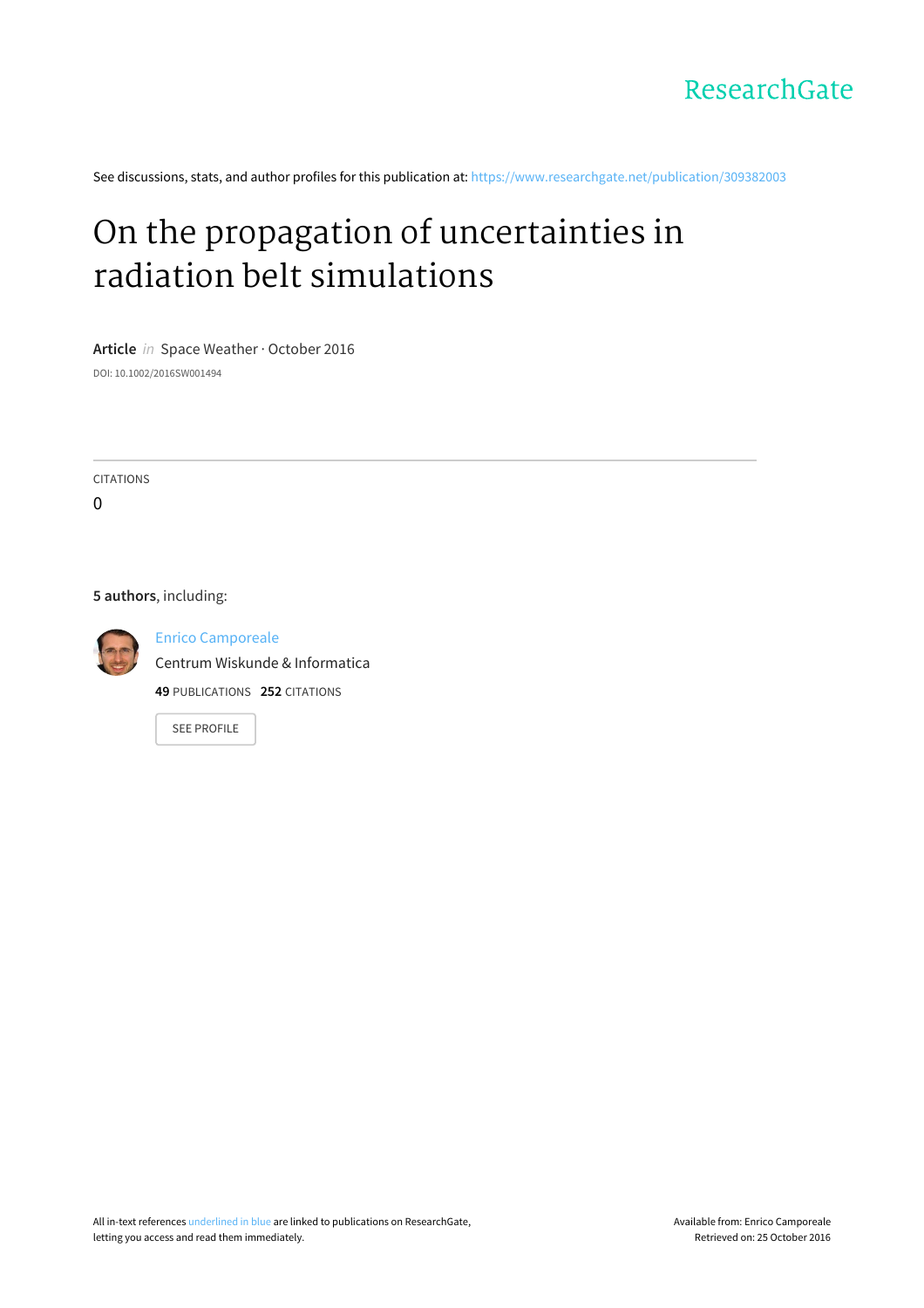# **On the propagation of uncertainties in radiation belt simulations**

Enrico Camporeale, <sup>1</sup> Yuri Shprits,<sup>2,3</sup> Mandar Chandorkar, <sup>1</sup> Alexander Drozdov<sup>3</sup>, and Simon Wing<sup>4</sup>

**Abstract.** We present the first study of the uncertainties associated with radiation belt simulations, performed in the standard quasi-linear diffusion framework. In particular, we estimate how uncertainties of some input parameters propagate through the nonlinear simulation, producing a distribution of outputs that can be quite broad. Here, we restrict our focus on two-dimensional simulations (in energy and pitch angle space) of parallel-propagating chorus waves only, and we study as stochastic input parameters the geomagnetic index  $K_p$  (that characterizes the time dependency of an idealized storm), the latitudinal extent of waves, and the average electron density. We employ a collocation method, thus performing an ensemble of simulations. The results of this work point to the necessity of shifting to a probabilistic interpretation of radiation belt simulation results, and suggest that an accurate specification of a time-dependent density model is crucial for modeling the radiation environment.

## **1. Introduction**

The temporal evolution of energetic electrons in the Earth's radiation belts is routinely studied via a quasi-linear theory approach, originally introduced by *Kennel and Engelmann* [1966]. The resulting Fokker-Planck equation describes the rate of change of the particle distribution function due to wave-particle interactions, and the subsequent violation of one or more of the three adiabatic invariants of motion. The Fokker-Planck equation is generally employed, in radiation belt studies, after averaging out the gyro, bounce, and drift periodic orbits. Hence, it takes the form of a diffusion equation in the adiabatic invariant space. Furthermore, the timescale associated with the third adiabatic invariant (so-called *L ∗* ) is well separated from the timescales associated with the first and second invariants. Therefore, it is customary to treat the diffusion in *L ∗* (associated to the radial direction), as non-mixing with diffusion in the first two invariants (associated to energy and pitchangle space). Hence, the Fokker-Planck equation can be written as:

$$
\frac{\partial f}{\partial t} = \frac{1}{J} \frac{\partial}{\partial L^*} \left( J D_{L^* L^*} \frac{\partial f}{\partial L^*} \right) + \sum_{i,j} \frac{1}{J} \frac{\partial}{\partial x_i} \left( J D_{ij} \frac{\partial f}{\partial x_j} \right) (1)
$$

where the coordinates  $x_{i,j}$  are related via a change of variables to the two first invariants, and they are usually chosen as energy (or momentum), and equatorial pitch-angle. The Jacobian  $\hat{J}$  is calculated accordingly.

The study of Eq. (1) has represented the focus of much of radiation belt physics research in the past few decades, both from the perspective of developing efficient numerical schemes [*Albert and Young*, 2005; *Xiao et al.*, 2009; *Subbotin and Shprits*, 2012; *Camporeale et al.*, 2013a, b, c;

*Albert*[, 2013;](https://www.researchgate.net/publication/259534107_Comment_on_On_the_numerical_simulation_of_particle_dynamics_in_the_radiation_belt_Part_I_Implicit_and_semi-implicit_schemes_and_On_the_numerical_simulation_of_particle_dynamics_in_the_radiation_belt_P?el=1_x_8&enrichId=rgreq-30f51e652de543b70eef2c37ae28bfe3-XXX&enrichSource=Y292ZXJQYWdlOzMwOTM4MjAwMztBUzo0MjA2OTI1ODQ2MTU5NDVAMTQ3NzMxMjMzNjI3MA==) *[Tao et al.](https://www.researchgate.net/publication/289706459_An_efficient_and_positivity-preserving_layer_method_for_modeling_radiation_belt_diffusion_processes?el=1_x_8&enrichId=rgreq-30f51e652de543b70eef2c37ae28bfe3-XXX&enrichSource=Y292ZXJQYWdlOzMwOTM4MjAwMztBUzo0MjA2OTI1ODQ2MTU5NDVAMTQ3NzMxMjMzNjI3MA==)*, 2016], and of understanding the relative importance of different physical mechanisms that contribute to the diffusion coefficients [*[Thorne](https://www.researchgate.net/publication/258392094_Radiation_belt_dynamics_The_importance_of_wave-particle_Interactions?el=1_x_8&enrichId=rgreq-30f51e652de543b70eef2c37ae28bfe3-XXX&enrichSource=Y292ZXJQYWdlOzMwOTM4MjAwMztBUzo0MjA2OTI1ODQ2MTU5NDVAMTQ3NzMxMjMzNjI3MA==)*, 2010; *[Tu](https://www.researchgate.net/publication/260412288_Event-specific_chorus_wave_and_electron_seed_population_models_in_DREAM3D_using_the_Van_Allen_Probes?el=1_x_8&enrichId=rgreq-30f51e652de543b70eef2c37ae28bfe3-XXX&enrichSource=Y292ZXJQYWdlOzMwOTM4MjAwMztBUzo0MjA2OTI1ODQ2MTU5NDVAMTQ3NzMxMjMzNjI3MA==) et al.*[, 2014;](https://www.researchgate.net/publication/260412288_Event-specific_chorus_wave_and_electron_seed_population_models_in_DREAM3D_using_the_Van_Allen_Probes?el=1_x_8&enrichId=rgreq-30f51e652de543b70eef2c37ae28bfe3-XXX&enrichSource=Y292ZXJQYWdlOzMwOTM4MjAwMztBUzo0MjA2OTI1ODQ2MTU5NDVAMTQ3NzMxMjMzNjI3MA==) *[Xiao et al.](https://www.researchgate.net/publication/262026437_Chorus_acceleration_of_radiation_belt_relativistic_electrons_during_March_2013_geomagnetic_storm?el=1_x_8&enrichId=rgreq-30f51e652de543b70eef2c37ae28bfe3-XXX&enrichSource=Y292ZXJQYWdlOzMwOTM4MjAwMztBUzo0MjA2OTI1ODQ2MTU5NDVAMTQ3NzMxMjMzNjI3MA==)*, 2014; *[Jaynes et al.](https://www.researchgate.net/publication/282545860_Source_and_Seed_Populations_for_Relativistic_Electrons_Their_Roles_in_Radiation_Belt_Changes?el=1_x_8&enrichId=rgreq-30f51e652de543b70eef2c37ae28bfe3-XXX&enrichSource=Y292ZXJQYWdlOzMwOTM4MjAwMztBUzo0MjA2OTI1ODQ2MTU5NDVAMTQ3NzMxMjMzNjI3MA==)*, 2015]. Indeed, it is important to note that the particle dynamics is entirely determined by the specification of the diffusion coefficients, boundary conditions and initial conditions, in Eq. (1). Some of the shortcomings of the quasi-linear diffusion approach have been discussed, for instance, by [*[Shalchi and](https://www.researchgate.net/publication/230958362_Evidence_for_the_Nonlinear_Transport_of_Galactic_Cosmic_Rays?el=1_x_8&enrichId=rgreq-30f51e652de543b70eef2c37ae28bfe3-XXX&enrichSource=Y292ZXJQYWdlOzMwOTM4MjAwMztBUzo0MjA2OTI1ODQ2MTU5NDVAMTQ3NzMxMjMzNjI3MA==) [Schlickeiser](https://www.researchgate.net/publication/230958362_Evidence_for_the_Nonlinear_Transport_of_Galactic_Cosmic_Rays?el=1_x_8&enrichId=rgreq-30f51e652de543b70eef2c37ae28bfe3-XXX&enrichSource=Y292ZXJQYWdlOzMwOTM4MjAwMztBUzo0MjA2OTI1ODQ2MTU5NDVAMTQ3NzMxMjMzNjI3MA==)* , 2005; *Ragot*[, 2012;](https://www.researchgate.net/publication/231154797_Pitch-angle_Scattering_Resonance_versus_Nonresonance_a_Basic_Test_of_the_Quasilinear_Diffusive_Result?el=1_x_8&enrichId=rgreq-30f51e652de543b70eef2c37ae28bfe3-XXX&enrichSource=Y292ZXJQYWdlOzMwOTM4MjAwMztBUzo0MjA2OTI1ODQ2MTU5NDVAMTQ3NzMxMjMzNjI3MA==) *[Lemons](https://www.researchgate.net/publication/234981918_Pitch_angle_scattering_of_relativistic_electrons_from_stationary_magnetic_waves_Continuous_Markov_process_and_quasilinear_theory?el=1_x_8&enrichId=rgreq-30f51e652de543b70eef2c37ae28bfe3-XXX&enrichSource=Y292ZXJQYWdlOzMwOTM4MjAwMztBUzo0MjA2OTI1ODQ2MTU5NDVAMTQ3NzMxMjMzNjI3MA==)*, 2012; *Camporeale and Zimbardo*, 2015; *Camporeale*, 2015].

Several research groups have developed numerical codes to solve the Fokker-Planck equation (1). Some of the most referenced are VERB (Versatile Electron Radiation Belt) [*Shprits et al.*, 2008; *[Subbotin and Shprits](https://www.researchgate.net/publication/241061017_Three-dimensional_modeling_of_the_radiation_belts_using_the_Versatile_Electron_Radiation_Belt_VERB_code?el=1_x_8&enrichId=rgreq-30f51e652de543b70eef2c37ae28bfe3-XXX&enrichSource=Y292ZXJQYWdlOzMwOTM4MjAwMztBUzo0MjA2OTI1ODQ2MTU5NDVAMTQ3NzMxMjMzNjI3MA==)*, 2009], Salammbo [*[Bourdarie et al.](https://www.researchgate.net/publication/246744659_Magnetic_storm_modeling_in_the_Earth)*, 1996; *[Bourdarie and Maget](https://www.researchgate.net/publication/243971542_Electron_radiation_belt_data_assimilation_with_an_ensemble_Kalman_filter_relying_on_the_Salammbo_code?el=1_x_8&enrichId=rgreq-30f51e652de543b70eef2c37ae28bfe3-XXX&enrichSource=Y292ZXJQYWdlOzMwOTM4MjAwMztBUzo0MjA2OTI1ODQ2MTU5NDVAMTQ3NzMxMjMzNjI3MA==)*, [2012\]](https://www.researchgate.net/publication/243971542_Electron_radiation_belt_data_assimilation_with_an_ensemble_Kalman_filter_relying_on_the_Salammbo_code?el=1_x_8&enrichId=rgreq-30f51e652de543b70eef2c37ae28bfe3-XXX&enrichSource=Y292ZXJQYWdlOzMwOTM4MjAwMztBUzo0MjA2OTI1ODQ2MTU5NDVAMTQ3NzMxMjMzNjI3MA==), STEERB (Storm-Time Evolution of Electron Radiation Belt) [*Xiao et al.*, 2010; *[Su et al.](https://www.researchgate.net/publication/251430575_STEERB_A_three-dimensional_code_for_storm-time_evolution_of_electron_radiation_belt?el=1_x_8&enrichId=rgreq-30f51e652de543b70eef2c37ae28bfe3-XXX&enrichSource=Y292ZXJQYWdlOzMwOTM4MjAwMztBUzo0MjA2OTI1ODQ2MTU5NDVAMTQ3NzMxMjMzNjI3MA==)*, 2010], the BAS (British Antarctic Survey) code [*Glauert et al.*, 2014], the UCLA-3D code  $\left[\frac{Ma \text{ et } al., 2015\right]$ , and DREAM3D  $\left[Tu \text{ et } al., 2013\right]$ . Although some of these groups Although some of these groups have also developed an operational infrastructure that allows for real-time forecasts based on simulation outputs (see, e.g., http://rbm.epss.ucla.edu/realtime-forecast/ and http://fp7-spacecast.eu/ [*[Horne et al.](https://www.researchgate.net/publication/236158768_Space_Weather_effects_on_satellites_and_forecasting_the_Earth)*, 2013]), most of these studies have mainly focused on understanding the underlying physics. For this reason, these codes are all deterministic, that is they return a single output, for any specific set of input parameters. A notable exception is the RadBelt Electron Model, recently presented in *Zheng et al.* [2014], that recast the Fokker-Planck equation in terms of stochastic differential equations, hence obtaining a probabilistic distribution of solutions.

In view of the fact that physics-based models are becoming increasingly important in Space Weather [*Tóth et al.*, 2012; *Schunk et al.*, 2016], it is easy to recognize the need for a probabilistic interpretation of simulation outputs, simply because any point estimate is meaningless, without its corresponding confidence interval. In turn, such a probabilistic interpretation requires at least two ingredients: a correct specification of the uncertainties attributed to input parameters, and the study of the propagation of such uncertainties through our physics-based model. This paper is concerned with the latter task, that is the attempt to characterize how an imperfect knowledge of our input parameters is reflected in the simulation output.

As we will discuss in the following, radiation belt simulations

<sup>1</sup>Multiscale Dynamics, Center for Mathematics and Computer Science (CWI), Amsterdam, Netherlands

<sup>2</sup>Helmholtz Centre Potsdam, GFZ German Research Centre for Geosciences, Potsdam, Germany

<sup>3</sup>Department of Earth, Planetary, and Space Sciences, University of California, Los Angeles, California, USA

<sup>4</sup>The Johns Hopkins University, Applied Physics Laboratory, Laurel, Maryland, USA

Copyright 2016 by the American Geophysical Union.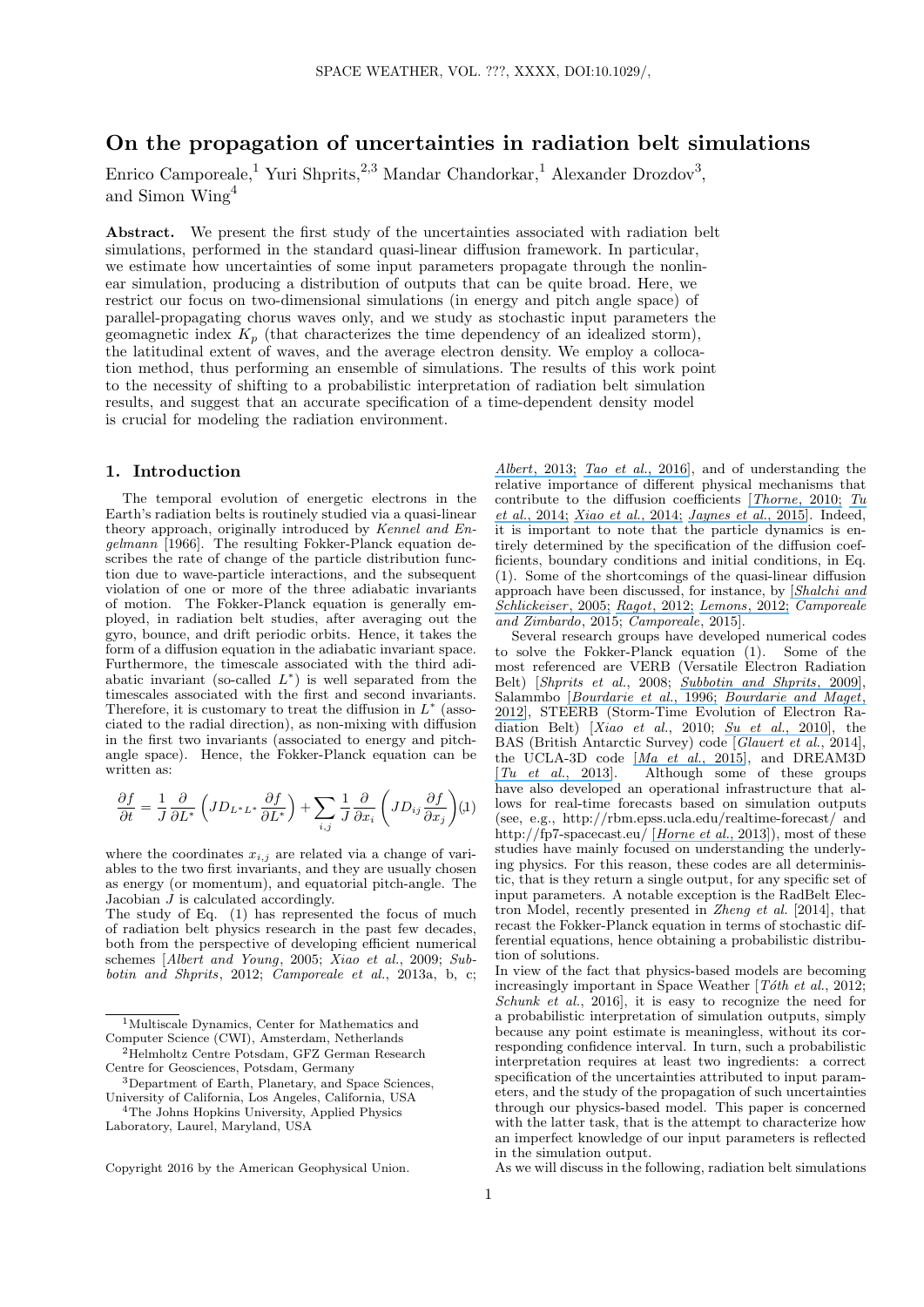are built on a large number of input parameters related to wave spectra, atmospheric, and magnetopause losses, and consequently on an equally large number of assumptions regarding such parameters. The common approach is to specify single values for these inputs, that have been derived from statistical studies of historical data [*[Meredith et al.](https://www.researchgate.net/publication/259591930_Statistical_analysis_of_relativistic_electron_energies_for_cyclotron_resonance_with_EMIC_waves_observed_on_CRRES?el=1_x_8&enrichId=rgreq-30f51e652de543b70eef2c37ae28bfe3-XXX&enrichSource=Y292ZXJQYWdlOzMwOTM4MjAwMztBUzo0MjA2OTI1ODQ2MTU5NDVAMTQ3NzMxMjMzNjI3MA==)*, [2003;](https://www.researchgate.net/publication/259591930_Statistical_analysis_of_relativistic_electron_energies_for_cyclotron_resonance_with_EMIC_waves_observed_on_CRRES?el=1_x_8&enrichId=rgreq-30f51e652de543b70eef2c37ae28bfe3-XXX&enrichSource=Y292ZXJQYWdlOzMwOTM4MjAwMztBUzo0MjA2OTI1ODQ2MTU5NDVAMTQ3NzMxMjMzNjI3MA==) *[Shprits et al.](https://www.researchgate.net/publication/253717949_Parameterization_of_radiation_belt_electron_loss_timescales_due_to_interactions_with_chorus_waves?el=1_x_8&enrichId=rgreq-30f51e652de543b70eef2c37ae28bfe3-XXX&enrichSource=Y292ZXJQYWdlOzMwOTM4MjAwMztBUzo0MjA2OTI1ODQ2MTU5NDVAMTQ3NzMxMjMzNjI3MA==)*, 2007; *[Agapitov et al.](https://www.researchgate.net/publication/260333800_Statistics_of_whistler_mode_waves_in_the_outer_radiation_belt_Cluster_STAFF-SA_measurements?el=1_x_8&enrichId=rgreq-30f51e652de543b70eef2c37ae28bfe3-XXX&enrichSource=Y292ZXJQYWdlOzMwOTM4MjAwMztBUzo0MjA2OTI1ODQ2MTU5NDVAMTQ3NzMxMjMzNjI3MA==)*, 2013; *[Meredith](https://www.researchgate.net/publication/263107725_Global_morphology_and_spectral_properties_of_EMIC_waves_derived_from_CRRES_observations?el=1_x_8&enrichId=rgreq-30f51e652de543b70eef2c37ae28bfe3-XXX&enrichSource=Y292ZXJQYWdlOzMwOTM4MjAwMztBUzo0MjA2OTI1ODQ2MTU5NDVAMTQ3NzMxMjMzNjI3MA==) et al.*[, 2014\]](https://www.researchgate.net/publication/263107725_Global_morphology_and_spectral_properties_of_EMIC_waves_derived_from_CRRES_observations?el=1_x_8&enrichId=rgreq-30f51e652de543b70eef2c37ae28bfe3-XXX&enrichSource=Y292ZXJQYWdlOzMwOTM4MjAwMztBUzo0MjA2OTI1ODQ2MTU5NDVAMTQ3NzMxMjMzNjI3MA==).

The field of Uncertainty Quantification (UQ) has witnessed a rapid growth in the last few decades, and it now represents a central topic in engineering research and applications [*Smith*, 2013]. The tools of UQ are still relatively unknown in Space Physics, although, for instance, the technique of ensemble forecasting has seen some recent advances in Space Weather [*Knipp*, 2016]. A general classification divides UQ techniques between *non-intrusive* and *intrusive*. The former term refers to using a deterministic model as a black-box simulator that can run multiple times, while the latter is used when the underlying partial differential equations are re-cast in terms of stochastic equations. We refer to the tutorial by *Xiu* [2009] for a discussion of these and other details of UQ. In this work we employ a non-intrusive approach, performing an ensemble of simulations with the extensively benchmarked VERB code. The probability distribution of the input parameter space is pre-assigned, and it is explored with a fairly naive version of a collocation algorithm, described in Section 2.

This paper represents the first attempt to study the propagation of uncertainties in a radiation belt model. For this reason, we limit our scope to: 1) two-dimensional simulations in energy and pitch-angle and 2) the study of the following three input parameters only: the geomagnetic index  $K_p$ , the maximum latitude extent of wave propagation  $\lambda_{max}$ , and the average electron number density *n*.

The paper is organized as follows. Section 2 presents the methodology, including the details of the simulation setup, and the assumed distribution of the input parameters. Results are discussed in Section 3, where we will analyze the relative importance of each of the input parameters under consideration. Finally, conclusions and future research directions are drawn in Section 4.

#### **2. Methodology**

We have employed the two-dimensional version of the VERB code, to solve diffusion in energy and pitch angle, and we have performed an ensemble of simulations, each one with different input parameters, and a given probability of occurrence. We have neglected cross-diffusion, for computational saving. Although it is now understood that the electron phase space density might be overestimated, especially at high energy, we believe that the results presented in the following are still relevant, for what concerns the propagation of uncertainties.

The numerical grid has 201 points in each direction, with energy  $E$  ranging from 0.2 to  $5$  MeV, and equatorial pitch angle  $\alpha$  ranging from 5 to 89.7 degrees.  $L^*$  is kept fixed at a value of 4.5. The initial condition for the particle distribution function is the same used in *Albert et al.* [2016], and it is chosen as  $f = j/p^2$ , with the flux

$$
j = j_0 e^{-E/E_0} (\sin \alpha - \sin \alpha_{LC}), \qquad (2)
$$

where *p* is momentum,  $\alpha_{LC}$  is the loss cone value of  $\alpha$  in a dipole, and  $j_0 = 2.5 \times 10^5$  cm<sup>-2</sup> s<sup>-1</sup> sr<sup>-1</sup> keV<sup>-1</sup>. The boundary conditions are also standard:  $f = 0$  for  $\alpha = \alpha_{LC}$ ,  $\partial f / \partial \alpha = 0$  for  $\alpha = 89.7$ , and f is kept constant at the lower and higher energy boundaries.

For simplicity, the simulations include chorus-day and night parallel-propagating waves only, with the same parameters as in *[Shprits et al.](https://www.researchgate.net/publication/241062580_Evolution_of_electron_flux_in_the_outer_radiation_belt_computed_with_the_VERB_code?el=1_x_8&enrichId=rgreq-30f51e652de543b70eef2c37ae28bfe3-XXX&enrichSource=Y292ZXJQYWdlOzMwOTM4MjAwMztBUzo0MjA2OTI1ODQ2MTU5NDVAMTQ3NzMxMjMzNjI3MA==)* [2009]. In principle the calculation of the diffusion coefficients needs to specify the average wave amplitude (and its parametrization as function of  $K_p$ ), the wave spectral properties (that is, assuming a Gaussian distribution in frequencies, the upper and lower limits, mean and bandwidth frequencies), the percentage MLT coverage, the electron density *n*, the maximum latitudinal extent of the waves  $\lambda_{max}$ , and the time evolution of the geomagnetic index  $K_p$ . In the present approach each of these quantities might be treated as a random variable. In this paper, however, we focus on the last three quantities only  $(n, \lambda_{max},$ and *Kp*).

We study the effect of input parameters uncertainties on an idealized storm, previously studied in [*Shprits et al.*, 2009]. The storm model is parametrized solely by the geomagnetic index  $K_p$ , as depicted in Figure 1. We assume that at initial time (day = 0)  $K_p = 2$ , it grows linearly within the first day, it stays at a constant level until day 2, and it finally decreases linearly reaching its starting value at day 5. The  $K_p$  evolution represented by solid, dashed, and dotdashed lines correspond to different maximum values of *K<sup>p</sup>* achieved during day 1, and to unnormalized probabilities of 1,  $e^{-1/2}$ , and  $e^{-2}$ , respectively.

The three input parameters  $K_p$ ,  $\lambda_{max}$ , and *n* are assumed to be independently distributed according to a Gaussian. Figure 2 shows their (unnormalized) probabilities. The values that are chosen to form the simulation ensemble are shown as black squares. It is understood that the probability attributed to a single simulation is the product of the probabilities attributed to the chosen values of  $K_p$ ,  $\lambda_{max}$ , and *n*, appropriately normalized. Hence, the input space is modeled as a multivariate (three-dimensional) Gaussian distribution, which is explored on a fixed threedimensional grid of  $5 \times 5 \times 9 = 225$  points in the  $K_p$ ,  $\lambda_{max}$ , and *n* directions. The left panel in Figure 2 is the maximum value of  $K_p$  of the idealized storm shown in Figure 1, that is the value reached between days 1 and 2. The values for its mean and the standard deviation are equal to 6 and 1, respectively. The five points chosen for sampling are  $K_p = \{4, 5, 6, 7, 8\}$ , with corresponding unnormalized probabilities equal to  $\{e^{-2}, e^{-1/2}, 1, e^{-1/2}, e^{-2}\}$ . The central panel in Figure 2 shows the distribution of the maximal latitudinal extent of the chorus-day (blue) and chorusnight (red) waves. We assume that the two kinds of waves are completely correlated, that is sampling points in the two distributions correspond one to one. The mean values are equal to 35*◦* and 15*◦* for day and night respectively, and the standard deviation is equal to 5*◦* in both cases. As for the distribution in  $K_p$  we choose 5 points: the mean,  $\pm \sigma$ , and  $\pm 2\sigma$  (with  $\sigma$  the standard deviation). This corresponds to  $\lambda_{max}(day) = \{25, 30, 35, 40, 45\}$ , and  $\lambda_{max}(night) = \{5, 10, 15, 20, 25\}$  (in degrees). Finally, the right panel in Figure 2 shows the distribution of the electron density, which has been calculated following the estimation in *Sheeley et al.* [2001] (Eq.7 in that paper, assuming  $L = 4.5$ ,  $LT = 3$  for the chorus-night and  $LT = 9$  for the chorus-day). In this case the distribution is sampled with 9 points separated by a quarter of a standard deviation. In principle, one might use different models for the electron density estimation [see, e.g. *Gallagher et al.*, 2000; *[Huang](https://www.researchgate.net/publication/229361733_Developing_an_empirical_density_model_of_the_plasmasphere_using_IMAGERPI_observations?el=1_x_8&enrichId=rgreq-30f51e652de543b70eef2c37ae28bfe3-XXX&enrichSource=Y292ZXJQYWdlOzMwOTM4MjAwMztBUzo0MjA2OTI1ODQ2MTU5NDVAMTQ3NzMxMjMzNjI3MA==) et al.*[, 2004\]](https://www.researchgate.net/publication/229361733_Developing_an_empirical_density_model_of_the_plasmasphere_using_IMAGERPI_observations?el=1_x_8&enrichId=rgreq-30f51e652de543b70eef2c37ae28bfe3-XXX&enrichSource=Y292ZXJQYWdlOzMwOTM4MjAwMztBUzo0MjA2OTI1ODQ2MTU5NDVAMTQ3NzMxMjMzNjI3MA==). However, the *Sheeley et al.* [2001] model is particularly suited for this problem, because it provides an analytical formula for the mean and the standard deviation, as functions of *L* and magnetic local time *LT*.

We have validated our findings using a smaller ensemble with 5 points only in the density, and checking that the results do not change significantly. We also note that in this restricted three-dimensional parameter space, the sampling method chosen with 225 simulations is already effective; however, one should use more sophisticated methods, such as quasi-Monte Carlo sampling [*L'Ecuyer and Owen*, 2009] or grid-free adaptive stochastic methods, when moving to higher dimensions (including more input parameters).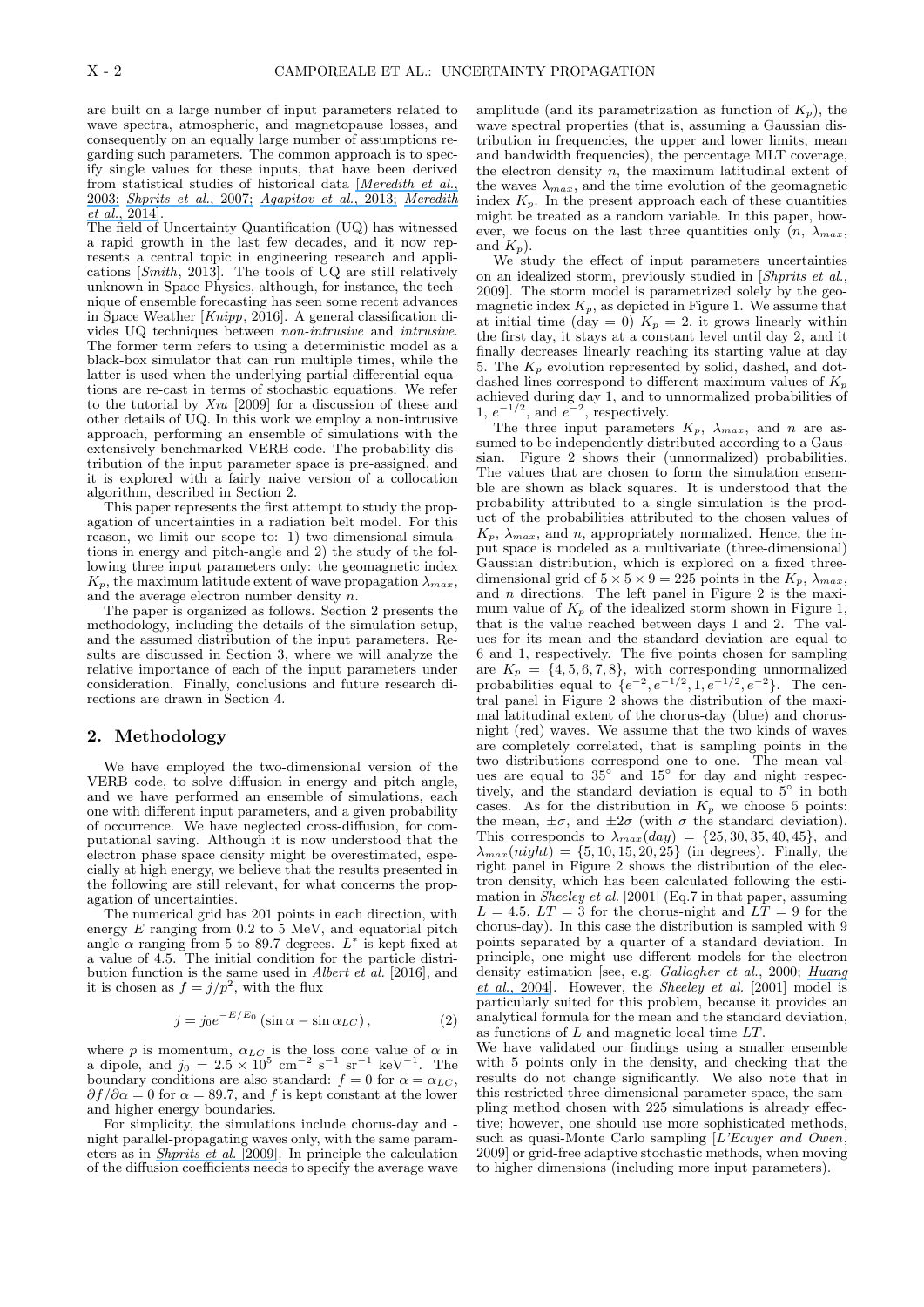#### **3. Results**

In this section we discuss the results obtained by analyzing the ensemble of simulations, in terms of the statistics of the simulated electron flux, and how this is affected by changing the input parameters. Figures 3 and 4 show the flux as a function of pitch angle  $\alpha$ , for 500 keV and 2 MeV electrons, respectively. The left, central and right panel denote the results after 1, 2, and 3 days. In both figures, the blue line represents the mean value (averaged over the whole ensemble of 225 simulations), the dashed red line shows the result of the single simulation with the highest probability of the inputs (i.e. the mode of the input distribution), and the yellow area bounds the interval containing a simulation result with a probability of 75%. This has been determined by calculating the empirical cumulative distribution of the fluxes (taking into account that each member of the ensemble is associated with an input probability), and denoting as the lower and higher bounds the values for which such a cumulative distribution is equal to 0.125 and 0.875, respectively. In other words, the probability that a result belongs to the yellow area is 75%. Note that the boundary condition on the the loss cone angle (on the left) is of Dirichlet type, imposing the flux to be null. Hence all the simulations give the same result. On the other hand, the boundary condition for  $\alpha = 90^{\circ}$  is of Neumann type, imposing that the first derivative of the flux vanishes. Consequently, the variance in the flux increases moving to larger angles. Two important results can be discussed. The first is how incorrect it may be to consider only the simulation that carries the highest input probability (the one denoted as the mode in the plots), neglecting the fact that the input parameters should be more properly represented as random variables. In other words, how incorrect is it to neglect the stochastic nature of the system? This question can be answered by looking at the difference between the red and blue lines. The difference is quite small for 500 keV particles, but it becomes non-negligible for 2 MeV, particularly at large pitch angles (almost a factor of 2). A second point concerns the overall nonlinearity of the system and the associated skewness of the distribution that determines the error bar. While for 500 KeV electrons (Figure 3), the mean divides almost equally the shaded yellow area, a clear asymmetry of the distribution is visible for 2 MeV electrons (Figure 4). It is an effect of nonlinearity that a symmetric (Gaussian) input distribution generates a skewed output distribution. In order to better appreciate the distribution of fluxes, we plot in Figure 5 and 6 the histograms for electrons with 500 keV and 2 MeV respectively, at Time = 3 days. The four different panels are for pitch angles  $\alpha = 20^{\circ}, 40^{\circ}, 60^{\circ}, 80^{\circ}$ . The red dashed line denotes the result of the simulation representing the mode of the input distribution (the one with highest probability). In most cases, the outcome of this single simulation does not agree with the most probable output flux. Moreover, noting that the horizontal axis in Figure 6 is in logarithmic scale, the asymmetry of the distribution is clear. In particular, for 60*◦* and 80*◦* pitch angles, the distribution of fluxes is quite broad, being almost constant across two orders of magnitude. In this circumstance, a forecast based on a single simulation should certainly carry a large error bar.

#### **3.1. Dependency on a single parameter**

We can now estimate the relative importance between the three parameters under consideration in determining the variance of the output flux discussed in Figures 3 and 4. This can easily be done by selecting in our ensemble of simulations the ones where only one parameter at the time changes, and the other two are kept fixed at their most probable value (that is  $K_p = 6$ ,  $\lambda_{max} = 35 (day)$ , 15(*night*), and  $n = 23.5 (day), 15.8 (night)).$  One has to keep in mind that an important simplifying assumption in our methodology is that the three input parameters are independent. This might not be the case in reality, and the resulting conditional distributions might yield smaller variances than the one considered here.

The effect of a change in the maximum value reached by  $K_p$  during the storm is shown in Figures 7 and 8, for 500 keV and 2 MeV, respectively. Here and in the following figures, the blue line shows the simulation corresponding to the mode of the input distribution (the red dashed lines of the previous figures). Because we are now looking at five simulations only, it does not make sense to compute a cumulative distribution function. Instead, we show as the upper and lower bound of a yellow area the results of the simulations corresponding to the largest and smallest values of *Kp*, that is, two standard deviations apart from the mean. It is interesting to notice how the variance in the flux shrinks, moving from day 1 to day 3 for 500 keV electrons, while it increases for 2 MeV. This might suggest a saturation of the wave energy available to resonate with 500 KeV electrons. Yet the largest variation in the results (right panel of Figure 8) is several times smaller than the overall variation observed in Figure 4. Hence we deduce that variations in  $K_p$  do not play a major role in the flux variance. With a similar format, we show in Figures 9 and 10 the results concerning the variation of  $\lambda_{max}$  only. Here, the nonlinearity of the simulations manifests explicitly in the central and right panels of Figure 9. Increasing the value of *λmax* does not necessarily results in a larger flux, and indeed the curves that bound the yellow region intersect, and the blue line (that corresponds to a value of  $\lambda_{max}$  between the  $\pm 2\sigma$  extrema) is outside of the yellow region. Also in this case the variances are much smaller than the one calculated from the whole ensemble (Figures 3, 4). Consequently, one deduces that most of the variance should be due to variations of the electron density. This is confirmed by looking at the results generated by varying the density only, shown in Figures 11 and 12 for 500 keV and 2 MeV, respectively. The dashed yellow areas are now much larger, and comparable to the variance reported for the whole ensemble (we note that the yellow areas in Figures 11, 12 do not have the same meaning as the ones in Figures 3, 4).

#### **3.2. Coefficient of variation**

The electron flux in the domain under consideration can vary by a few orders of magnitude. In this case the standard deviation is not very informative. A better measure to define the spread in the ensemble distribution is given by the coefficient of variation, which is defined as the adimensional ratio between the standard deviation and the mean. This is shown in Figure 13 over the whole two-dimensional grid, in logarithmic scale (left, center and right panels are for days 1, 2, and 3). By definition, by virtue of the boundary condition, this quantity is zero at the low energy boundary. One can appreciate that the coefficient of variation increases with larger energies, and it has a much stronger dependence on energy than on pitch angle. Above 1  $MeV$ , this quantity can reach values as large as 10 or 100, indicating a large spread in the distributions, consistent with the histograms shown in Figures 5, 6.

#### **4. Conclusions**

We have reported the first study that addresses the problem of the propagation of uncertainties through quasi-linear diffusion simulations, in the Earth's radiation belt. In this paper, among the many input parameters that one could choose, we have restricted our focus on three parameters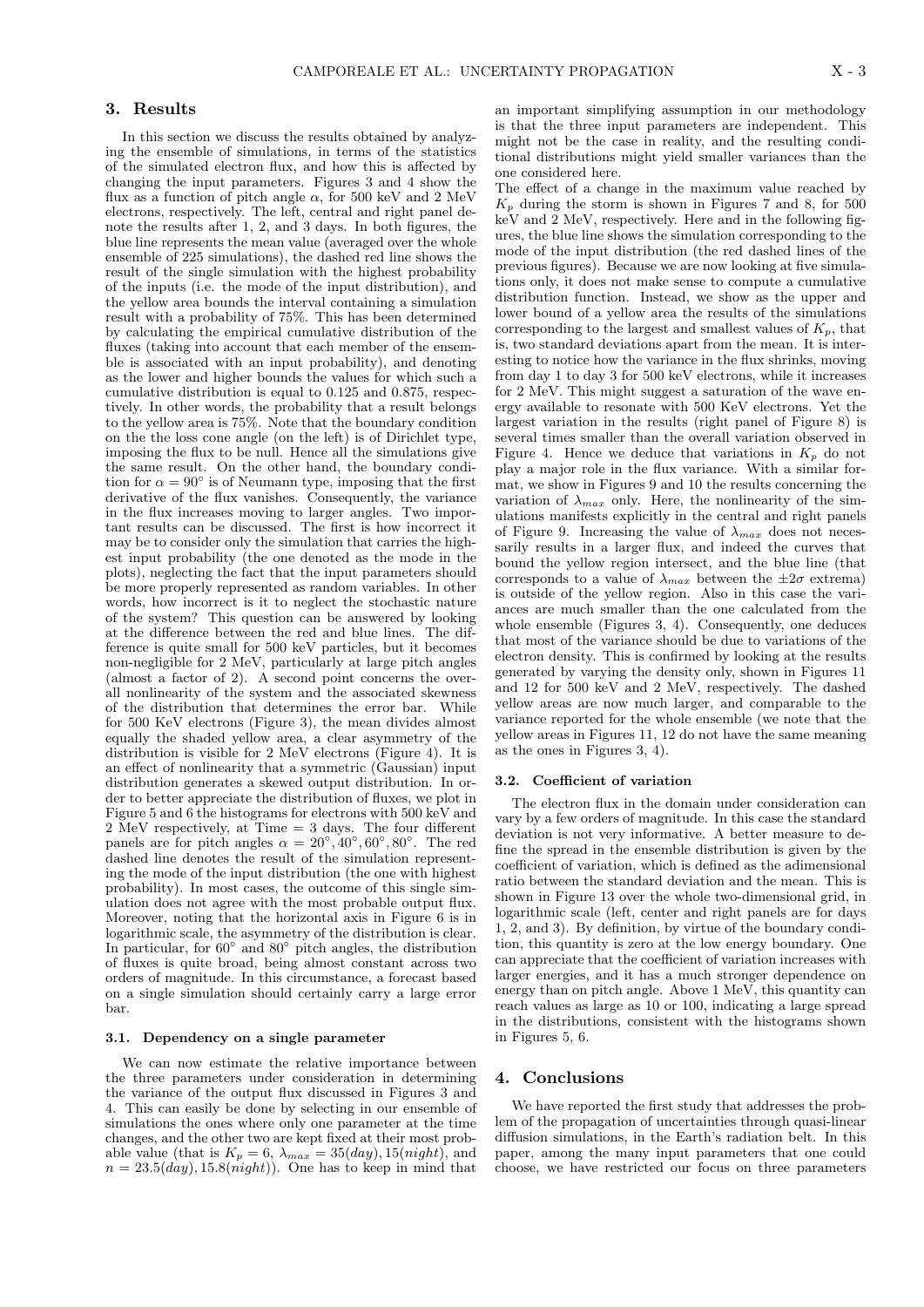only: the maximum value of the geomagnetic index  $K_p$  during the main phase of a storm, the maximum latitudinal extent of the waves  $\lambda_{max}$ , and the average electron density *n*. Moreover, we have only included parallel-propagating chorus-day and -night waves, and studied diffusion in energy and pitch angle space, at constant  $L^* = 4.5$ . Once again, we remind that the assumption of statistical independence between the three input parameters constitutes a simplifying and ideal case, which should be refined in future studies. We have employed an ensemble technique, where 225 simulations were performed, each one with a different choice of input parameters, and a different assigned probability. For simplicity, the input parameter space has been assumed distributed according to a multivariate Gaussian. The main results of this paper can be summarized as follows:

*•* Most of the variance can be attributed to the uncertainty in the density distribution. Note that among the three inputs, the density is the one that has been modeled less arbitrarily. Indeed, it follows the distribution derived in [*[Sheeley et al.](https://www.researchgate.net/publication/245323712_An_empirical_plasmasphere_and_trough_density_model_CRRES_observations?el=1_x_8&enrichId=rgreq-30f51e652de543b70eef2c37ae28bfe3-XXX&enrichSource=Y292ZXJQYWdlOzMwOTM4MjAwMztBUzo0MjA2OTI1ODQ2MTU5NDVAMTQ3NzMxMjMzNjI3MA==)*, 2001] from the statistical analysis of CRRES data. This model has been extensively used in several simulations [see, e.g., *[Horne et al.](https://www.researchgate.net/publication/7612937_Wave_acceleration_of_electrons_in_the_Van_Allen_radiation_belts?el=1_x_8&enrichId=rgreq-30f51e652de543b70eef2c37ae28bfe3-XXX&enrichSource=Y292ZXJQYWdlOzMwOTM4MjAwMztBUzo0MjA2OTI1ODQ2MTU5NDVAMTQ3NzMxMjMzNjI3MA==)*, 2005; *[Thorne et al.](https://www.researchgate.net/publication/259305161_Timescale_for_MEV_electron_microburst_loss_during_geomagnetic_storms?el=1_x_8&enrichId=rgreq-30f51e652de543b70eef2c37ae28bfe3-XXX&enrichSource=Y292ZXJQYWdlOzMwOTM4MjAwMztBUzo0MjA2OTI1ODQ2MTU5NDVAMTQ3NzMxMjMzNjI3MA==)*, 2005; *[Li et al.](https://www.researchgate.net/publication/251426035_Dynamic_evolution_of_energetic_outer_zone_electrons_due_to_wave-particle_interactions_during_storms?el=1_x_8&enrichId=rgreq-30f51e652de543b70eef2c37ae28bfe3-XXX&enrichSource=Y292ZXJQYWdlOzMwOTM4MjAwMztBUzo0MjA2OTI1ODQ2MTU5NDVAMTQ3NzMxMjMzNjI3MA==)*, 2007; *[Ni et al.](https://www.researchgate.net/publication/241588586_Resonant_scattering_of_plasma_sheet_electrons_by_whistler-mode_chorus_Contribution_to_diffuse_auroral_precipitation?el=1_x_8&enrichId=rgreq-30f51e652de543b70eef2c37ae28bfe3-XXX&enrichSource=Y292ZXJQYWdlOzMwOTM4MjAwMztBUzo0MjA2OTI1ODQ2MTU5NDVAMTQ3NzMxMjMzNjI3MA==)*, 2008; *[Shprits et al.](https://www.researchgate.net/publication/223712006_Review_of_modeling_of_losses_and_sources_of_relativistic_electrons_in_the_outer_radiation_belt_II_Local_acceleration_and_loss?el=1_x_8&enrichId=rgreq-30f51e652de543b70eef2c37ae28bfe3-XXX&enrichSource=Y292ZXJQYWdlOzMwOTM4MjAwMztBUzo0MjA2OTI1ODQ2MTU5NDVAMTQ3NzMxMjMzNjI3MA==)*, 2008; *[Thorne](https://www.researchgate.net/publication/259603430_Rapid_local_acceleration_of_relativistic_radiation-belt_electrons_by_magnetospheric_chorus?el=1_x_8&enrichId=rgreq-30f51e652de543b70eef2c37ae28bfe3-XXX&enrichSource=Y292ZXJQYWdlOzMwOTM4MjAwMztBUzo0MjA2OTI1ODQ2MTU5NDVAMTQ3NzMxMjMzNjI3MA==) et al.*[, 2013\]](https://www.researchgate.net/publication/259603430_Rapid_local_acceleration_of_relativistic_radiation-belt_electrons_by_magnetospheric_chorus?el=1_x_8&enrichId=rgreq-30f51e652de543b70eef2c37ae28bfe3-XXX&enrichSource=Y292ZXJQYWdlOzMwOTM4MjAwMztBUzo0MjA2OTI1ODQ2MTU5NDVAMTQ3NzMxMjMzNjI3MA==).

• The histograms of the flux are skewed, suggesting an important role of nonlinearities in mapping a Gaussian distribution of inputs into a non-Gaussian distribution of flux. This result suggests using some caution in future studies, where a higher dimensional input space would require the use of more sophisticated techniques. For instance, stochastic collocation methods involve some form of interpolation that might rapidly degrade the accuracy of the results when not enough collocation points are used.

*•* The simulated flux for 2 MeV electrons presents, for large pitch angles, a wide distribution with almost constant probability, ranging about two orders of magnitude. Consequently, predictions based on this model should carry large error bars.

*•* The coefficient of variation, defined as the standard deviation divided by the mean, calculated on the fluxes presents a much stronger dependence on the energy than on the pitch angle.

In conclusion, this work emphasizes the need to shift to a probabilistic interpretation of the results of physics-based models. The majority of radiation belt models are deterministic. However, we have shown how single-point estimates can be misleading if used as a forecast, and if not accompanied by a quantification of the uncertainties involved. In particular, for MeV electrons, we have discussed how the distribution of fluxes can yield results that are one or two orders of magnitude off from the single simulation performed with the most probable input values. Future extensions of this work will include cross-term diffusion, oblique wave propagation, and radial diffusion. Finally, we suggest that the reduction of the variance in the estimation of the average electron density in the radiation belts should be an important and urgent research goal for the near future [*[Sicard-Piet](https://www.researchgate.net/publication/264127091_Effect_of_plasma_density_on_diffusion_rates_due_to_wave_particle_interactions_with_chorus_and_plasmaspheric_hiss_Extreme_event_analysis?el=1_x_8&enrichId=rgreq-30f51e652de543b70eef2c37ae28bfe3-XXX&enrichSource=Y292ZXJQYWdlOzMwOTM4MjAwMztBUzo0MjA2OTI1ODQ2MTU5NDVAMTQ3NzMxMjMzNjI3MA==) et al.*[, 2014;](https://www.researchgate.net/publication/264127091_Effect_of_plasma_density_on_diffusion_rates_due_to_wave_particle_interactions_with_chorus_and_plasmaspheric_hiss_Extreme_event_analysis?el=1_x_8&enrichId=rgreq-30f51e652de543b70eef2c37ae28bfe3-XXX&enrichSource=Y292ZXJQYWdlOzMwOTM4MjAwMztBUzo0MjA2OTI1ODQ2MTU5NDVAMTQ3NzMxMjMzNjI3MA==) *[Zhelavskaya et al.](https://www.researchgate.net/publication/303089998_Automated_Determination_of_Electron_Density_from_Electric_Field_Measurements_on_the_Van_Allen_Probes_Spacecraft_AUTOMATED_ELECTRON_DENSITY_DETERMINATION?el=1_x_8&enrichId=rgreq-30f51e652de543b70eef2c37ae28bfe3-XXX&enrichSource=Y292ZXJQYWdlOzMwOTM4MjAwMztBUzo0MjA2OTI1ODQ2MTU5NDVAMTQ3NzMxMjMzNjI3MA==)*, 2016], especially in light of the large amount of data recently collected by Van Allen Probes.

**Acknowledgments.** All the simulation data used in this paper can be requested to the corresponding author. Simon Wing acknowledges support from NSF Grant AGS-1058456, and NASA Grants (NNX13AE12G, NNX15AJ01G, NNX16AC39G).

#### **References**

[Agapitov, O., A. Artemyev, V. Krasnoselskikh, Y. V. Khotyaint](https://www.researchgate.net/publication/260333800_Statistics_of_whistler_mode_waves_in_the_outer_radiation_belt_Cluster_STAFF-SA_measurements?el=1_x_8&enrichId=rgreq-30f51e652de543b70eef2c37ae28bfe3-XXX&enrichSource=Y292ZXJQYWdlOzMwOTM4MjAwMztBUzo0MjA2OTI1ODQ2MTU5NDVAMTQ3NzMxMjMzNjI3MA==)[sev, D. Mourenas, H. Breuillard, M. Balikhin, and G. Rolland](https://www.researchgate.net/publication/260333800_Statistics_of_whistler_mode_waves_in_the_outer_radiation_belt_Cluster_STAFF-SA_measurements?el=1_x_8&enrichId=rgreq-30f51e652de543b70eef2c37ae28bfe3-XXX&enrichSource=Y292ZXJQYWdlOzMwOTM4MjAwMztBUzo0MjA2OTI1ODQ2MTU5NDVAMTQ3NzMxMjMzNjI3MA==) [\(2013\), Statistics of whistler mode waves in the outer radiation](https://www.researchgate.net/publication/260333800_Statistics_of_whistler_mode_waves_in_the_outer_radiation_belt_Cluster_STAFF-SA_measurements?el=1_x_8&enrichId=rgreq-30f51e652de543b70eef2c37ae28bfe3-XXX&enrichSource=Y292ZXJQYWdlOzMwOTM4MjAwMztBUzo0MjA2OTI1ODQ2MTU5NDVAMTQ3NzMxMjMzNjI3MA==) [belt: Cluster staff-sa measurements,](https://www.researchgate.net/publication/260333800_Statistics_of_whistler_mode_waves_in_the_outer_radiation_belt_Cluster_STAFF-SA_measurements?el=1_x_8&enrichId=rgreq-30f51e652de543b70eef2c37ae28bfe3-XXX&enrichSource=Y292ZXJQYWdlOzMwOTM4MjAwMztBUzo0MjA2OTI1ODQ2MTU5NDVAMTQ3NzMxMjMzNjI3MA==) *Journal of Geophysical [Research: Space Physics](https://www.researchgate.net/publication/260333800_Statistics_of_whistler_mode_waves_in_the_outer_radiation_belt_Cluster_STAFF-SA_measurements?el=1_x_8&enrichId=rgreq-30f51e652de543b70eef2c37ae28bfe3-XXX&enrichSource=Y292ZXJQYWdlOzMwOTM4MjAwMztBUzo0MjA2OTI1ODQ2MTU5NDVAMTQ3NzMxMjMzNjI3MA==)*, *118*(6), 3407–3420.

- [Albert, J. \(2013\), Comment on on the numerical simulation of](https://www.researchgate.net/publication/259534107_Comment_on_On_the_numerical_simulation_of_particle_dynamics_in_the_radiation_belt_Part_I_Implicit_and_semi-implicit_schemes_and_On_the_numerical_simulation_of_particle_dynamics_in_the_radiation_belt_P?el=1_x_8&enrichId=rgreq-30f51e652de543b70eef2c37ae28bfe3-XXX&enrichSource=Y292ZXJQYWdlOzMwOTM4MjAwMztBUzo0MjA2OTI1ODQ2MTU5NDVAMTQ3NzMxMjMzNjI3MA==) [particle dynamics in the radiation belt. part i: Implicit and](https://www.researchgate.net/publication/259534107_Comment_on_On_the_numerical_simulation_of_particle_dynamics_in_the_radiation_belt_Part_I_Implicit_and_semi-implicit_schemes_and_On_the_numerical_simulation_of_particle_dynamics_in_the_radiation_belt_P?el=1_x_8&enrichId=rgreq-30f51e652de543b70eef2c37ae28bfe3-XXX&enrichSource=Y292ZXJQYWdlOzMwOTM4MjAwMztBUzo0MjA2OTI1ODQ2MTU5NDVAMTQ3NzMxMjMzNjI3MA==) [semi-implicit schemes and on the numerical simulation of par](https://www.researchgate.net/publication/259534107_Comment_on_On_the_numerical_simulation_of_particle_dynamics_in_the_radiation_belt_Part_I_Implicit_and_semi-implicit_schemes_and_On_the_numerical_simulation_of_particle_dynamics_in_the_radiation_belt_P?el=1_x_8&enrichId=rgreq-30f51e652de543b70eef2c37ae28bfe3-XXX&enrichSource=Y292ZXJQYWdlOzMwOTM4MjAwMztBUzo0MjA2OTI1ODQ2MTU5NDVAMTQ3NzMxMjMzNjI3MA==)[ticle dynamics in the radiation belt. part ii: Procedure based](https://www.researchgate.net/publication/259534107_Comment_on_On_the_numerical_simulation_of_particle_dynamics_in_the_radiation_belt_Part_I_Implicit_and_semi-implicit_schemes_and_On_the_numerical_simulation_of_particle_dynamics_in_the_radiation_belt_P?el=1_x_8&enrichId=rgreq-30f51e652de543b70eef2c37ae28bfe3-XXX&enrichSource=Y292ZXJQYWdlOzMwOTM4MjAwMztBUzo0MjA2OTI1ODQ2MTU5NDVAMTQ3NzMxMjMzNjI3MA==) [on the diagonalization of the diffusion tensor by e. campore](https://www.researchgate.net/publication/259534107_Comment_on_On_the_numerical_simulation_of_particle_dynamics_in_the_radiation_belt_Part_I_Implicit_and_semi-implicit_schemes_and_On_the_numerical_simulation_of_particle_dynamics_in_the_radiation_belt_P?el=1_x_8&enrichId=rgreq-30f51e652de543b70eef2c37ae28bfe3-XXX&enrichSource=Y292ZXJQYWdlOzMwOTM4MjAwMztBUzo0MjA2OTI1ODQ2MTU5NDVAMTQ3NzMxMjMzNjI3MA==)ale et al., *[Journal of Geophysical Research: Space Physics](https://www.researchgate.net/publication/259534107_Comment_on_On_the_numerical_simulation_of_particle_dynamics_in_the_radiation_belt_Part_I_Implicit_and_semi-implicit_schemes_and_On_the_numerical_simulation_of_particle_dynamics_in_the_radiation_belt_P?el=1_x_8&enrichId=rgreq-30f51e652de543b70eef2c37ae28bfe3-XXX&enrichSource=Y292ZXJQYWdlOzMwOTM4MjAwMztBUzo0MjA2OTI1ODQ2MTU5NDVAMTQ3NzMxMjMzNjI3MA==)*, *118*[\(12\), 7762–7764.](https://www.researchgate.net/publication/259534107_Comment_on_On_the_numerical_simulation_of_particle_dynamics_in_the_radiation_belt_Part_I_Implicit_and_semi-implicit_schemes_and_On_the_numerical_simulation_of_particle_dynamics_in_the_radiation_belt_P?el=1_x_8&enrichId=rgreq-30f51e652de543b70eef2c37ae28bfe3-XXX&enrichSource=Y292ZXJQYWdlOzMwOTM4MjAwMztBUzo0MjA2OTI1ODQ2MTU5NDVAMTQ3NzMxMjMzNjI3MA==)
- [Albert, J., and S. Young \(2005\), Multidimensional quasi-linear](https://www.researchgate.net/publication/235073876_Multidimensional_Quasi-Linear_Diffusion_of_Radiation_Belt_Electrons?el=1_x_8&enrichId=rgreq-30f51e652de543b70eef2c37ae28bfe3-XXX&enrichSource=Y292ZXJQYWdlOzMwOTM4MjAwMztBUzo0MjA2OTI1ODQ2MTU5NDVAMTQ3NzMxMjMzNjI3MA==) [diffusion of radiation belt electrons,](https://www.researchgate.net/publication/235073876_Multidimensional_Quasi-Linear_Diffusion_of_Radiation_Belt_Electrons?el=1_x_8&enrichId=rgreq-30f51e652de543b70eef2c37ae28bfe3-XXX&enrichSource=Y292ZXJQYWdlOzMwOTM4MjAwMztBUzo0MjA2OTI1ODQ2MTU5NDVAMTQ3NzMxMjMzNjI3MA==) *Geophysical research letters*, *32*[\(14\).](https://www.researchgate.net/publication/235073876_Multidimensional_Quasi-Linear_Diffusion_of_Radiation_Belt_Electrons?el=1_x_8&enrichId=rgreq-30f51e652de543b70eef2c37ae28bfe3-XXX&enrichSource=Y292ZXJQYWdlOzMwOTM4MjAwMztBUzo0MjA2OTI1ODQ2MTU5NDVAMTQ3NzMxMjMzNjI3MA==)
- [Albert, J. M., M. J. Starks, R. B. Horne, N. P. Meredith, and](https://www.researchgate.net/publication/297211555_Quasi-linear_simulations_of_inner_radiation_belt_electron_pitch_angle_and_energy_distributions?el=1_x_8&enrichId=rgreq-30f51e652de543b70eef2c37ae28bfe3-XXX&enrichSource=Y292ZXJQYWdlOzMwOTM4MjAwMztBUzo0MjA2OTI1ODQ2MTU5NDVAMTQ3NzMxMjMzNjI3MA==) [S. A. Glauert \(2016\), Quasi-linear simulations of inner radia](https://www.researchgate.net/publication/297211555_Quasi-linear_simulations_of_inner_radiation_belt_electron_pitch_angle_and_energy_distributions?el=1_x_8&enrichId=rgreq-30f51e652de543b70eef2c37ae28bfe3-XXX&enrichSource=Y292ZXJQYWdlOzMwOTM4MjAwMztBUzo0MjA2OTI1ODQ2MTU5NDVAMTQ3NzMxMjMzNjI3MA==)[tion belt electron pitch angle and energy distributions,](https://www.researchgate.net/publication/297211555_Quasi-linear_simulations_of_inner_radiation_belt_electron_pitch_angle_and_energy_distributions?el=1_x_8&enrichId=rgreq-30f51e652de543b70eef2c37ae28bfe3-XXX&enrichSource=Y292ZXJQYWdlOzMwOTM4MjAwMztBUzo0MjA2OTI1ODQ2MTU5NDVAMTQ3NzMxMjMzNjI3MA==) *Geo[physical Research Letters](https://www.researchgate.net/publication/297211555_Quasi-linear_simulations_of_inner_radiation_belt_electron_pitch_angle_and_energy_distributions?el=1_x_8&enrichId=rgreq-30f51e652de543b70eef2c37ae28bfe3-XXX&enrichSource=Y292ZXJQYWdlOzMwOTM4MjAwMztBUzo0MjA2OTI1ODQ2MTU5NDVAMTQ3NzMxMjMzNjI3MA==)*, *43*(6), 2381–2388.
- [Bourdarie, S., and V. Maget \(2012\), Electron radiation belt data](https://www.researchgate.net/publication/243971542_Electron_radiation_belt_data_assimilation_with_an_ensemble_Kalman_filter_relying_on_the_Salammbo_code?el=1_x_8&enrichId=rgreq-30f51e652de543b70eef2c37ae28bfe3-XXX&enrichSource=Y292ZXJQYWdlOzMwOTM4MjAwMztBUzo0MjA2OTI1ODQ2MTU5NDVAMTQ3NzMxMjMzNjI3MA==) [assimilation with an ensemble kalman filter relying on the](https://www.researchgate.net/publication/243971542_Electron_radiation_belt_data_assimilation_with_an_ensemble_Kalman_filter_relying_on_the_Salammbo_code?el=1_x_8&enrichId=rgreq-30f51e652de543b70eef2c37ae28bfe3-XXX&enrichSource=Y292ZXJQYWdlOzMwOTM4MjAwMztBUzo0MjA2OTI1ODQ2MTU5NDVAMTQ3NzMxMjMzNjI3MA==) salammbô code, in *Annales Geophysicae*[, vol. 30, pp. 929–943,](https://www.researchgate.net/publication/243971542_Electron_radiation_belt_data_assimilation_with_an_ensemble_Kalman_filter_relying_on_the_Salammbo_code?el=1_x_8&enrichId=rgreq-30f51e652de543b70eef2c37ae28bfe3-XXX&enrichSource=Y292ZXJQYWdlOzMwOTM4MjAwMztBUzo0MjA2OTI1ODQ2MTU5NDVAMTQ3NzMxMjMzNjI3MA==) [Copernicus GmbH.](https://www.researchgate.net/publication/243971542_Electron_radiation_belt_data_assimilation_with_an_ensemble_Kalman_filter_relying_on_the_Salammbo_code?el=1_x_8&enrichId=rgreq-30f51e652de543b70eef2c37ae28bfe3-XXX&enrichSource=Y292ZXJQYWdlOzMwOTM4MjAwMztBUzo0MjA2OTI1ODQ2MTU5NDVAMTQ3NzMxMjMzNjI3MA==)
- [Bourdarie, S., D. Boscher, T. Beutier, J.-A. Sauvaud, and](https://www.researchgate.net/publication/246744659_Magnetic_storm_modeling_in_the_Earth) [M. Blanc \(1996\), Magnetic storm modeling in the earth's elec](https://www.researchgate.net/publication/246744659_Magnetic_storm_modeling_in_the_Earth)tron belt by the salammbô code, *Journal of Geophysical Re[search: Space Physics](https://www.researchgate.net/publication/246744659_Magnetic_storm_modeling_in_the_Earth)*, *101*(A12), 27,171–27,176.
- Camporeale, E. (2015), Resonant and nonresonant whistlersparticle interaction in the radiation belts, *Geophysical Research Letters*, *42*(9), 3114–3121.
- Camporeale, E., and G. Zimbardo (2015), Wave-particle interactions with parallel whistler waves: Nonlinear and timedependent effects revealed by particle-in-cell simulations, *Physics of Plasmas (1994-present)*, *22*(9), 092,104.
- [Camporeale, E., G. Delzanno, S. Zaharia, and J. Koller \(2013a\),](https://www.researchgate.net/publication/257943607_On_the_numerical_simulation_of_particle_dynamics_in_the_radiation_belt_1_Implicit_and_semi-implicit_schemes?el=1_x_8&enrichId=rgreq-30f51e652de543b70eef2c37ae28bfe3-XXX&enrichSource=Y292ZXJQYWdlOzMwOTM4MjAwMztBUzo0MjA2OTI1ODQ2MTU5NDVAMTQ3NzMxMjMzNjI3MA==) [On the numerical simulation of particle dynamics in the radi](https://www.researchgate.net/publication/257943607_On_the_numerical_simulation_of_particle_dynamics_in_the_radiation_belt_1_Implicit_and_semi-implicit_schemes?el=1_x_8&enrichId=rgreq-30f51e652de543b70eef2c37ae28bfe3-XXX&enrichSource=Y292ZXJQYWdlOzMwOTM4MjAwMztBUzo0MjA2OTI1ODQ2MTU5NDVAMTQ3NzMxMjMzNjI3MA==)[ation belt: 1. implicit and semi-implicit schemes,](https://www.researchgate.net/publication/257943607_On_the_numerical_simulation_of_particle_dynamics_in_the_radiation_belt_1_Implicit_and_semi-implicit_schemes?el=1_x_8&enrichId=rgreq-30f51e652de543b70eef2c37ae28bfe3-XXX&enrichSource=Y292ZXJQYWdlOzMwOTM4MjAwMztBUzo0MjA2OTI1ODQ2MTU5NDVAMTQ3NzMxMjMzNjI3MA==) *Journal of [Geophysical Research: Space Physics](https://www.researchgate.net/publication/257943607_On_the_numerical_simulation_of_particle_dynamics_in_the_radiation_belt_1_Implicit_and_semi-implicit_schemes?el=1_x_8&enrichId=rgreq-30f51e652de543b70eef2c37ae28bfe3-XXX&enrichSource=Y292ZXJQYWdlOzMwOTM4MjAwMztBUzo0MjA2OTI1ODQ2MTU5NDVAMTQ3NzMxMjMzNjI3MA==)*, *118*(6), 3463–3475.
- [Camporeale, E., G. Delzanno, S. Zaharia, and J. Koller \(2013b\),](https://www.researchgate.net/publication/264268703_On_the_numerical_simulation_of_particle_dynamics_in_the_radiation_belt_2_Procedure_based_on_the_diagonalization_of_the_diffusion_tensor?el=1_x_8&enrichId=rgreq-30f51e652de543b70eef2c37ae28bfe3-XXX&enrichSource=Y292ZXJQYWdlOzMwOTM4MjAwMztBUzo0MjA2OTI1ODQ2MTU5NDVAMTQ3NzMxMjMzNjI3MA==) [On the numerical simulation of particle dynamics in the radia](https://www.researchgate.net/publication/264268703_On_the_numerical_simulation_of_particle_dynamics_in_the_radiation_belt_2_Procedure_based_on_the_diagonalization_of_the_diffusion_tensor?el=1_x_8&enrichId=rgreq-30f51e652de543b70eef2c37ae28bfe3-XXX&enrichSource=Y292ZXJQYWdlOzMwOTM4MjAwMztBUzo0MjA2OTI1ODQ2MTU5NDVAMTQ3NzMxMjMzNjI3MA==)[tion belt: 2. procedure based on the diagonalization of the dif](https://www.researchgate.net/publication/264268703_On_the_numerical_simulation_of_particle_dynamics_in_the_radiation_belt_2_Procedure_based_on_the_diagonalization_of_the_diffusion_tensor?el=1_x_8&enrichId=rgreq-30f51e652de543b70eef2c37ae28bfe3-XXX&enrichSource=Y292ZXJQYWdlOzMwOTM4MjAwMztBUzo0MjA2OTI1ODQ2MTU5NDVAMTQ3NzMxMjMzNjI3MA==)fusion tensor, *[Journal of Geophysical Research: Space Physics](https://www.researchgate.net/publication/264268703_On_the_numerical_simulation_of_particle_dynamics_in_the_radiation_belt_2_Procedure_based_on_the_diagonalization_of_the_diffusion_tensor?el=1_x_8&enrichId=rgreq-30f51e652de543b70eef2c37ae28bfe3-XXX&enrichSource=Y292ZXJQYWdlOzMwOTM4MjAwMztBUzo0MjA2OTI1ODQ2MTU5NDVAMTQ3NzMxMjMzNjI3MA==)*, *118*[\(6\), 3476–3484.](https://www.researchgate.net/publication/264268703_On_the_numerical_simulation_of_particle_dynamics_in_the_radiation_belt_2_Procedure_based_on_the_diagonalization_of_the_diffusion_tensor?el=1_x_8&enrichId=rgreq-30f51e652de543b70eef2c37ae28bfe3-XXX&enrichSource=Y292ZXJQYWdlOzMwOTM4MjAwMztBUzo0MjA2OTI1ODQ2MTU5NDVAMTQ3NzMxMjMzNjI3MA==)
- [Camporeale, E., G. Delzanno, S. Zaharia, and J. Koller \(2013c\),](https://www.researchgate.net/publication/259534251_Reply_to_comment_by_J_M_Albert_on_On_the_numerical_simulation_of_particle_dynamics_in_the_radiation_belt_Part_I_Implicit_and_semi-implicit_schemes_and_On_the_numerical_simulation_of_particle_dynamics_?el=1_x_8&enrichId=rgreq-30f51e652de543b70eef2c37ae28bfe3-XXX&enrichSource=Y292ZXJQYWdlOzMwOTM4MjAwMztBUzo0MjA2OTI1ODQ2MTU5NDVAMTQ3NzMxMjMzNjI3MA==) [Reply to comment by jm albert on on the numerical simula](https://www.researchgate.net/publication/259534251_Reply_to_comment_by_J_M_Albert_on_On_the_numerical_simulation_of_particle_dynamics_in_the_radiation_belt_Part_I_Implicit_and_semi-implicit_schemes_and_On_the_numerical_simulation_of_particle_dynamics_?el=1_x_8&enrichId=rgreq-30f51e652de543b70eef2c37ae28bfe3-XXX&enrichSource=Y292ZXJQYWdlOzMwOTM4MjAwMztBUzo0MjA2OTI1ODQ2MTU5NDVAMTQ3NzMxMjMzNjI3MA==)[tion of particle dynamics in the radiation belt. part i: Implicit](https://www.researchgate.net/publication/259534251_Reply_to_comment_by_J_M_Albert_on_On_the_numerical_simulation_of_particle_dynamics_in_the_radiation_belt_Part_I_Implicit_and_semi-implicit_schemes_and_On_the_numerical_simulation_of_particle_dynamics_?el=1_x_8&enrichId=rgreq-30f51e652de543b70eef2c37ae28bfe3-XXX&enrichSource=Y292ZXJQYWdlOzMwOTM4MjAwMztBUzo0MjA2OTI1ODQ2MTU5NDVAMTQ3NzMxMjMzNjI3MA==) [and semi-implicit schemes and on the numerical simulation](https://www.researchgate.net/publication/259534251_Reply_to_comment_by_J_M_Albert_on_On_the_numerical_simulation_of_particle_dynamics_in_the_radiation_belt_Part_I_Implicit_and_semi-implicit_schemes_and_On_the_numerical_simulation_of_particle_dynamics_?el=1_x_8&enrichId=rgreq-30f51e652de543b70eef2c37ae28bfe3-XXX&enrichSource=Y292ZXJQYWdlOzMwOTM4MjAwMztBUzo0MjA2OTI1ODQ2MTU5NDVAMTQ3NzMxMjMzNjI3MA==) [of particle dynamics in the radiation belt. part ii: Procedure](https://www.researchgate.net/publication/259534251_Reply_to_comment_by_J_M_Albert_on_On_the_numerical_simulation_of_particle_dynamics_in_the_radiation_belt_Part_I_Implicit_and_semi-implicit_schemes_and_On_the_numerical_simulation_of_particle_dynamics_?el=1_x_8&enrichId=rgreq-30f51e652de543b70eef2c37ae28bfe3-XXX&enrichSource=Y292ZXJQYWdlOzMwOTM4MjAwMztBUzo0MjA2OTI1ODQ2MTU5NDVAMTQ3NzMxMjMzNjI3MA==) [based on the diagonalization of the diffusion tensor,](https://www.researchgate.net/publication/259534251_Reply_to_comment_by_J_M_Albert_on_On_the_numerical_simulation_of_particle_dynamics_in_the_radiation_belt_Part_I_Implicit_and_semi-implicit_schemes_and_On_the_numerical_simulation_of_particle_dynamics_?el=1_x_8&enrichId=rgreq-30f51e652de543b70eef2c37ae28bfe3-XXX&enrichSource=Y292ZXJQYWdlOzMwOTM4MjAwMztBUzo0MjA2OTI1ODQ2MTU5NDVAMTQ3NzMxMjMzNjI3MA==) *Journal [of Geophysical Research: Space Physics](https://www.researchgate.net/publication/259534251_Reply_to_comment_by_J_M_Albert_on_On_the_numerical_simulation_of_particle_dynamics_in_the_radiation_belt_Part_I_Implicit_and_semi-implicit_schemes_and_On_the_numerical_simulation_of_particle_dynamics_?el=1_x_8&enrichId=rgreq-30f51e652de543b70eef2c37ae28bfe3-XXX&enrichSource=Y292ZXJQYWdlOzMwOTM4MjAwMztBUzo0MjA2OTI1ODQ2MTU5NDVAMTQ3NzMxMjMzNjI3MA==)*, *118*(12), 7765–7767.
- Gallagher, D. L., P. D. Craven, and R. H. Comfort (2000), Global core plasma model, *Journal of Geophysical Research*, *105*(A8), 18–819.
- [Glauert, S. A., R. B. Horne, and N. P. Meredith \(2014\), Three](https://www.researchgate.net/publication/259533570_Three-dimensional_electron_radiation_belt_simulations_using_the_BAS_Radiation_Belt_Model_with_new_diffusion_models_for_chorus_plasmaspheric_hiss_and_lightning-generated_whistlers?el=1_x_8&enrichId=rgreq-30f51e652de543b70eef2c37ae28bfe3-XXX&enrichSource=Y292ZXJQYWdlOzMwOTM4MjAwMztBUzo0MjA2OTI1ODQ2MTU5NDVAMTQ3NzMxMjMzNjI3MA==)[dimensional electron radiation belt simulations using the bas](https://www.researchgate.net/publication/259533570_Three-dimensional_electron_radiation_belt_simulations_using_the_BAS_Radiation_Belt_Model_with_new_diffusion_models_for_chorus_plasmaspheric_hiss_and_lightning-generated_whistlers?el=1_x_8&enrichId=rgreq-30f51e652de543b70eef2c37ae28bfe3-XXX&enrichSource=Y292ZXJQYWdlOzMwOTM4MjAwMztBUzo0MjA2OTI1ODQ2MTU5NDVAMTQ3NzMxMjMzNjI3MA==) [radiation belt model with new diffusion models for chorus,](https://www.researchgate.net/publication/259533570_Three-dimensional_electron_radiation_belt_simulations_using_the_BAS_Radiation_Belt_Model_with_new_diffusion_models_for_chorus_plasmaspheric_hiss_and_lightning-generated_whistlers?el=1_x_8&enrichId=rgreq-30f51e652de543b70eef2c37ae28bfe3-XXX&enrichSource=Y292ZXJQYWdlOzMwOTM4MjAwMztBUzo0MjA2OTI1ODQ2MTU5NDVAMTQ3NzMxMjMzNjI3MA==) [plasmaspheric hiss, and lightning-generated whistlers,](https://www.researchgate.net/publication/259533570_Three-dimensional_electron_radiation_belt_simulations_using_the_BAS_Radiation_Belt_Model_with_new_diffusion_models_for_chorus_plasmaspheric_hiss_and_lightning-generated_whistlers?el=1_x_8&enrichId=rgreq-30f51e652de543b70eef2c37ae28bfe3-XXX&enrichSource=Y292ZXJQYWdlOzMwOTM4MjAwMztBUzo0MjA2OTI1ODQ2MTU5NDVAMTQ3NzMxMjMzNjI3MA==) *Journal [of Geophysical Research: Space Physics](https://www.researchgate.net/publication/259533570_Three-dimensional_electron_radiation_belt_simulations_using_the_BAS_Radiation_Belt_Model_with_new_diffusion_models_for_chorus_plasmaspheric_hiss_and_lightning-generated_whistlers?el=1_x_8&enrichId=rgreq-30f51e652de543b70eef2c37ae28bfe3-XXX&enrichSource=Y292ZXJQYWdlOzMwOTM4MjAwMztBUzo0MjA2OTI1ODQ2MTU5NDVAMTQ3NzMxMjMzNjI3MA==)*, *119*(1), 268–289.
- [Horne, R., S. Glauert, N. Meredith, D. Boscher, V. Maget,](https://www.researchgate.net/publication/236158768_Space_Weather_effects_on_satellites_and_forecasting_the_Earth) [D. Heynderickx, and D. Pitchford \(2013\), Space weather im](https://www.researchgate.net/publication/236158768_Space_Weather_effects_on_satellites_and_forecasting_the_Earth)[pacts on satellites and forecasting the earth's electron radiation](https://www.researchgate.net/publication/236158768_Space_Weather_effects_on_satellites_and_forecasting_the_Earth) [belts with spacecast,](https://www.researchgate.net/publication/236158768_Space_Weather_effects_on_satellites_and_forecasting_the_Earth) *Space Weather*, *11*(4), 169–186.
- [Horne, R. B., R. M. Thorne, Y. Y. Shprits, N. P. Meredith, S. A.](https://www.researchgate.net/publication/7612937_Wave_acceleration_of_electrons_in_the_Van_Allen_radiation_belts?el=1_x_8&enrichId=rgreq-30f51e652de543b70eef2c37ae28bfe3-XXX&enrichSource=Y292ZXJQYWdlOzMwOTM4MjAwMztBUzo0MjA2OTI1ODQ2MTU5NDVAMTQ3NzMxMjMzNjI3MA==) [Glauert, A. J. Smith, S. G. Kanekal, D. N. Baker, M. J. Enge](https://www.researchgate.net/publication/7612937_Wave_acceleration_of_electrons_in_the_Van_Allen_radiation_belts?el=1_x_8&enrichId=rgreq-30f51e652de543b70eef2c37ae28bfe3-XXX&enrichSource=Y292ZXJQYWdlOzMwOTM4MjAwMztBUzo0MjA2OTI1ODQ2MTU5NDVAMTQ3NzMxMjMzNjI3MA==)[bretson, J. L. Posch, et al. \(2005\), Wave acceleration of elec](https://www.researchgate.net/publication/7612937_Wave_acceleration_of_electrons_in_the_Van_Allen_radiation_belts?el=1_x_8&enrichId=rgreq-30f51e652de543b70eef2c37ae28bfe3-XXX&enrichSource=Y292ZXJQYWdlOzMwOTM4MjAwMztBUzo0MjA2OTI1ODQ2MTU5NDVAMTQ3NzMxMjMzNjI3MA==)[trons in the van allen radiation belts,](https://www.researchgate.net/publication/7612937_Wave_acceleration_of_electrons_in_the_Van_Allen_radiation_belts?el=1_x_8&enrichId=rgreq-30f51e652de543b70eef2c37ae28bfe3-XXX&enrichSource=Y292ZXJQYWdlOzMwOTM4MjAwMztBUzo0MjA2OTI1ODQ2MTU5NDVAMTQ3NzMxMjMzNjI3MA==) *Nature*, *437*(7056), 227– [230.](https://www.researchgate.net/publication/7612937_Wave_acceleration_of_electrons_in_the_Van_Allen_radiation_belts?el=1_x_8&enrichId=rgreq-30f51e652de543b70eef2c37ae28bfe3-XXX&enrichSource=Y292ZXJQYWdlOzMwOTM4MjAwMztBUzo0MjA2OTI1ODQ2MTU5NDVAMTQ3NzMxMjMzNjI3MA==)
- [Huang, X., B. W. Reinisch, P. Song, J. L. Green, and D. L.](https://www.researchgate.net/publication/229361733_Developing_an_empirical_density_model_of_the_plasmasphere_using_IMAGERPI_observations?el=1_x_8&enrichId=rgreq-30f51e652de543b70eef2c37ae28bfe3-XXX&enrichSource=Y292ZXJQYWdlOzMwOTM4MjAwMztBUzo0MjA2OTI1ODQ2MTU5NDVAMTQ3NzMxMjMzNjI3MA==) [Gallagher \(2004\), Developing an empirical density model of](https://www.researchgate.net/publication/229361733_Developing_an_empirical_density_model_of_the_plasmasphere_using_IMAGERPI_observations?el=1_x_8&enrichId=rgreq-30f51e652de543b70eef2c37ae28bfe3-XXX&enrichSource=Y292ZXJQYWdlOzMwOTM4MjAwMztBUzo0MjA2OTI1ODQ2MTU5NDVAMTQ3NzMxMjMzNjI3MA==) [the plasmasphere using image/rpi observations,](https://www.researchgate.net/publication/229361733_Developing_an_empirical_density_model_of_the_plasmasphere_using_IMAGERPI_observations?el=1_x_8&enrichId=rgreq-30f51e652de543b70eef2c37ae28bfe3-XXX&enrichSource=Y292ZXJQYWdlOzMwOTM4MjAwMztBUzo0MjA2OTI1ODQ2MTU5NDVAMTQ3NzMxMjMzNjI3MA==) *Advances in [Space Research](https://www.researchgate.net/publication/229361733_Developing_an_empirical_density_model_of_the_plasmasphere_using_IMAGERPI_observations?el=1_x_8&enrichId=rgreq-30f51e652de543b70eef2c37ae28bfe3-XXX&enrichSource=Y292ZXJQYWdlOzMwOTM4MjAwMztBUzo0MjA2OTI1ODQ2MTU5NDVAMTQ3NzMxMjMzNjI3MA==)*, *33*(6), 829–832.
- [Jaynes, A., D. Baker, H. Singer, J. Rodriguez, T. Loto'aniu,](https://www.researchgate.net/publication/282545860_Source_and_Seed_Populations_for_Relativistic_Electrons_Their_Roles_in_Radiation_Belt_Changes?el=1_x_8&enrichId=rgreq-30f51e652de543b70eef2c37ae28bfe3-XXX&enrichSource=Y292ZXJQYWdlOzMwOTM4MjAwMztBUzo0MjA2OTI1ODQ2MTU5NDVAMTQ3NzMxMjMzNjI3MA==) [A. Ali, S. Elkington, X. Li, S. Kanekal, S. Claudepierre, et al.](https://www.researchgate.net/publication/282545860_Source_and_Seed_Populations_for_Relativistic_Electrons_Their_Roles_in_Radiation_Belt_Changes?el=1_x_8&enrichId=rgreq-30f51e652de543b70eef2c37ae28bfe3-XXX&enrichSource=Y292ZXJQYWdlOzMwOTM4MjAwMztBUzo0MjA2OTI1ODQ2MTU5NDVAMTQ3NzMxMjMzNjI3MA==) [\(2015\), Source and seed populations for relativistic electrons:](https://www.researchgate.net/publication/282545860_Source_and_Seed_Populations_for_Relativistic_Electrons_Their_Roles_in_Radiation_Belt_Changes?el=1_x_8&enrichId=rgreq-30f51e652de543b70eef2c37ae28bfe3-XXX&enrichSource=Y292ZXJQYWdlOzMwOTM4MjAwMztBUzo0MjA2OTI1ODQ2MTU5NDVAMTQ3NzMxMjMzNjI3MA==) [Their roles in radiation belt changes,](https://www.researchgate.net/publication/282545860_Source_and_Seed_Populations_for_Relativistic_Electrons_Their_Roles_in_Radiation_Belt_Changes?el=1_x_8&enrichId=rgreq-30f51e652de543b70eef2c37ae28bfe3-XXX&enrichSource=Y292ZXJQYWdlOzMwOTM4MjAwMztBUzo0MjA2OTI1ODQ2MTU5NDVAMTQ3NzMxMjMzNjI3MA==) *Journal of Geophysical [Research: Space Physics](https://www.researchgate.net/publication/282545860_Source_and_Seed_Populations_for_Relativistic_Electrons_Their_Roles_in_Radiation_Belt_Changes?el=1_x_8&enrichId=rgreq-30f51e652de543b70eef2c37ae28bfe3-XXX&enrichSource=Y292ZXJQYWdlOzMwOTM4MjAwMztBUzo0MjA2OTI1ODQ2MTU5NDVAMTQ3NzMxMjMzNjI3MA==)*, *120*(9), 7240–7254.
- [Kennel, C., and F. Engelmann \(1966\), Velocity space diffusion](https://www.researchgate.net/publication/253117914_Velocity_Space_Diffusion_from_Weak_Plasma_Turbulence_in_a_Magnetic_Field?el=1_x_8&enrichId=rgreq-30f51e652de543b70eef2c37ae28bfe3-XXX&enrichSource=Y292ZXJQYWdlOzMwOTM4MjAwMztBUzo0MjA2OTI1ODQ2MTU5NDVAMTQ3NzMxMjMzNjI3MA==) [from weak plasma turbulence in a magnetic field,](https://www.researchgate.net/publication/253117914_Velocity_Space_Diffusion_from_Weak_Plasma_Turbulence_in_a_Magnetic_Field?el=1_x_8&enrichId=rgreq-30f51e652de543b70eef2c37ae28bfe3-XXX&enrichSource=Y292ZXJQYWdlOzMwOTM4MjAwMztBUzo0MjA2OTI1ODQ2MTU5NDVAMTQ3NzMxMjMzNjI3MA==) *Physics of Fluids*, *9*[\(12\), 2377.](https://www.researchgate.net/publication/253117914_Velocity_Space_Diffusion_from_Weak_Plasma_Turbulence_in_a_Magnetic_Field?el=1_x_8&enrichId=rgreq-30f51e652de543b70eef2c37ae28bfe3-XXX&enrichSource=Y292ZXJQYWdlOzMwOTM4MjAwMztBUzo0MjA2OTI1ODQ2MTU5NDVAMTQ3NzMxMjMzNjI3MA==)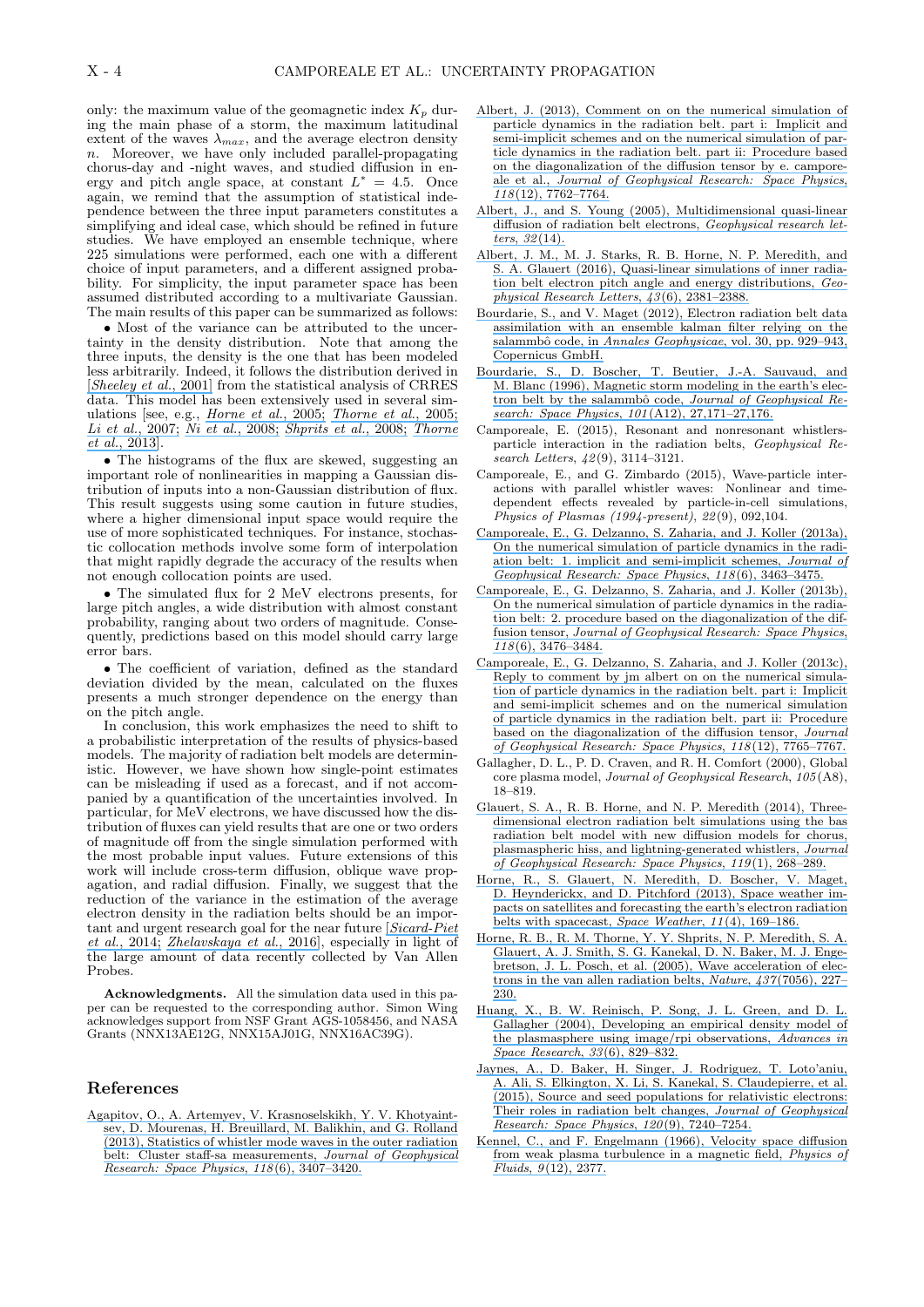- Knipp, D. J. (2016), Advances in space weather ensemble forecasting, *Space Weather*.
- L'Ecuyer, P., and A. B. Owen (2009), *Monte Carlo and Quasi-Monte Carlo Methods 2008*, Springer.
- [Lemons, D. S. \(2012\), Pitch angle scattering of relativistic elec](https://www.researchgate.net/publication/234981918_Pitch_angle_scattering_of_relativistic_electrons_from_stationary_magnetic_waves_Continuous_Markov_process_and_quasilinear_theory?el=1_x_8&enrichId=rgreq-30f51e652de543b70eef2c37ae28bfe3-XXX&enrichSource=Y292ZXJQYWdlOzMwOTM4MjAwMztBUzo0MjA2OTI1ODQ2MTU5NDVAMTQ3NzMxMjMzNjI3MA==)[trons from stationary magnetic waves: Continuous markov](https://www.researchgate.net/publication/234981918_Pitch_angle_scattering_of_relativistic_electrons_from_stationary_magnetic_waves_Continuous_Markov_process_and_quasilinear_theory?el=1_x_8&enrichId=rgreq-30f51e652de543b70eef2c37ae28bfe3-XXX&enrichSource=Y292ZXJQYWdlOzMwOTM4MjAwMztBUzo0MjA2OTI1ODQ2MTU5NDVAMTQ3NzMxMjMzNjI3MA==) [process and quasilinear theory,](https://www.researchgate.net/publication/234981918_Pitch_angle_scattering_of_relativistic_electrons_from_stationary_magnetic_waves_Continuous_Markov_process_and_quasilinear_theory?el=1_x_8&enrichId=rgreq-30f51e652de543b70eef2c37ae28bfe3-XXX&enrichSource=Y292ZXJQYWdlOzMwOTM4MjAwMztBUzo0MjA2OTI1ODQ2MTU5NDVAMTQ3NzMxMjMzNjI3MA==) *Physics of Plasmas (1994 present)*, *19*[\(1\), 012,306.](https://www.researchgate.net/publication/234981918_Pitch_angle_scattering_of_relativistic_electrons_from_stationary_magnetic_waves_Continuous_Markov_process_and_quasilinear_theory?el=1_x_8&enrichId=rgreq-30f51e652de543b70eef2c37ae28bfe3-XXX&enrichSource=Y292ZXJQYWdlOzMwOTM4MjAwMztBUzo0MjA2OTI1ODQ2MTU5NDVAMTQ3NzMxMjMzNjI3MA==)
- [Li, W., Y. Shprits, and R. Thorne \(2007\), Dynamic evolution](https://www.researchgate.net/publication/251426035_Dynamic_evolution_of_energetic_outer_zone_electrons_due_to_wave-particle_interactions_during_storms?el=1_x_8&enrichId=rgreq-30f51e652de543b70eef2c37ae28bfe3-XXX&enrichSource=Y292ZXJQYWdlOzMwOTM4MjAwMztBUzo0MjA2OTI1ODQ2MTU5NDVAMTQ3NzMxMjMzNjI3MA==) [of energetic outer zone electrons due to wave-particle interac](https://www.researchgate.net/publication/251426035_Dynamic_evolution_of_energetic_outer_zone_electrons_due_to_wave-particle_interactions_during_storms?el=1_x_8&enrichId=rgreq-30f51e652de543b70eef2c37ae28bfe3-XXX&enrichSource=Y292ZXJQYWdlOzMwOTM4MjAwMztBUzo0MjA2OTI1ODQ2MTU5NDVAMTQ3NzMxMjMzNjI3MA==)tions during storms, *[Journal of Geophysical Research: Space](https://www.researchgate.net/publication/251426035_Dynamic_evolution_of_energetic_outer_zone_electrons_due_to_wave-particle_interactions_during_storms?el=1_x_8&enrichId=rgreq-30f51e652de543b70eef2c37ae28bfe3-XXX&enrichSource=Y292ZXJQYWdlOzMwOTM4MjAwMztBUzo0MjA2OTI1ODQ2MTU5NDVAMTQ3NzMxMjMzNjI3MA==) [Physics](https://www.researchgate.net/publication/251426035_Dynamic_evolution_of_energetic_outer_zone_electrons_due_to_wave-particle_interactions_during_storms?el=1_x_8&enrichId=rgreq-30f51e652de543b70eef2c37ae28bfe3-XXX&enrichSource=Y292ZXJQYWdlOzMwOTM4MjAwMztBUzo0MjA2OTI1ODQ2MTU5NDVAMTQ3NzMxMjMzNjI3MA==)*, *112*(A10).
- [Ma, Q., W. Li, R. Thorne, B. Ni, C. Kletzing, W. Kurth,](https://www.researchgate.net/publication/271856082_Modeling_inward_diffusion_and_slow_decay_of_energetic_electrons_in_the_Earth) [G. Hospodarsky, G. Reeves, M. Henderson, H. E. Spence, et al.](https://www.researchgate.net/publication/271856082_Modeling_inward_diffusion_and_slow_decay_of_energetic_electrons_in_the_Earth) [\(2015\), Modeling inward diffusion and slow decay of energetic](https://www.researchgate.net/publication/271856082_Modeling_inward_diffusion_and_slow_decay_of_energetic_electrons_in_the_Earth) [electrons in the earth's outer radiation belt,](https://www.researchgate.net/publication/271856082_Modeling_inward_diffusion_and_slow_decay_of_energetic_electrons_in_the_Earth) *Geophysical Re[search Letters](https://www.researchgate.net/publication/271856082_Modeling_inward_diffusion_and_slow_decay_of_energetic_electrons_in_the_Earth)*, *42*(4), 987–995.
- [Meredith, N. P., R. M. Thorne, R. B. Horne, D. Summers, B. J.](https://www.researchgate.net/publication/259591930_Statistical_analysis_of_relativistic_electron_energies_for_cyclotron_resonance_with_EMIC_waves_observed_on_CRRES?el=1_x_8&enrichId=rgreq-30f51e652de543b70eef2c37ae28bfe3-XXX&enrichSource=Y292ZXJQYWdlOzMwOTM4MjAwMztBUzo0MjA2OTI1ODQ2MTU5NDVAMTQ3NzMxMjMzNjI3MA==) [Fraser, and R. R. Anderson \(2003\), Statistical analysis of rel](https://www.researchgate.net/publication/259591930_Statistical_analysis_of_relativistic_electron_energies_for_cyclotron_resonance_with_EMIC_waves_observed_on_CRRES?el=1_x_8&enrichId=rgreq-30f51e652de543b70eef2c37ae28bfe3-XXX&enrichSource=Y292ZXJQYWdlOzMwOTM4MjAwMztBUzo0MjA2OTI1ODQ2MTU5NDVAMTQ3NzMxMjMzNjI3MA==)[ativistic electron energies for cyclotron resonance with emic](https://www.researchgate.net/publication/259591930_Statistical_analysis_of_relativistic_electron_energies_for_cyclotron_resonance_with_EMIC_waves_observed_on_CRRES?el=1_x_8&enrichId=rgreq-30f51e652de543b70eef2c37ae28bfe3-XXX&enrichSource=Y292ZXJQYWdlOzMwOTM4MjAwMztBUzo0MjA2OTI1ODQ2MTU5NDVAMTQ3NzMxMjMzNjI3MA==) waves observed on crres, *[Journal of Geophysical Research:](https://www.researchgate.net/publication/259591930_Statistical_analysis_of_relativistic_electron_energies_for_cyclotron_resonance_with_EMIC_waves_observed_on_CRRES?el=1_x_8&enrichId=rgreq-30f51e652de543b70eef2c37ae28bfe3-XXX&enrichSource=Y292ZXJQYWdlOzMwOTM4MjAwMztBUzo0MjA2OTI1ODQ2MTU5NDVAMTQ3NzMxMjMzNjI3MA==) [Space Physics](https://www.researchgate.net/publication/259591930_Statistical_analysis_of_relativistic_electron_energies_for_cyclotron_resonance_with_EMIC_waves_observed_on_CRRES?el=1_x_8&enrichId=rgreq-30f51e652de543b70eef2c37ae28bfe3-XXX&enrichSource=Y292ZXJQYWdlOzMwOTM4MjAwMztBUzo0MjA2OTI1ODQ2MTU5NDVAMTQ3NzMxMjMzNjI3MA==)*, *108*(A6).
- [Meredith, N. P., R. B. Horne, T. Kersten, B. J. Fraser, and R. S.](https://www.researchgate.net/publication/263107725_Global_morphology_and_spectral_properties_of_EMIC_waves_derived_from_CRRES_observations?el=1_x_8&enrichId=rgreq-30f51e652de543b70eef2c37ae28bfe3-XXX&enrichSource=Y292ZXJQYWdlOzMwOTM4MjAwMztBUzo0MjA2OTI1ODQ2MTU5NDVAMTQ3NzMxMjMzNjI3MA==) [Grew \(2014\), Global morphology and spectral properties of](https://www.researchgate.net/publication/263107725_Global_morphology_and_spectral_properties_of_EMIC_waves_derived_from_CRRES_observations?el=1_x_8&enrichId=rgreq-30f51e652de543b70eef2c37ae28bfe3-XXX&enrichSource=Y292ZXJQYWdlOzMwOTM4MjAwMztBUzo0MjA2OTI1ODQ2MTU5NDVAMTQ3NzMxMjMzNjI3MA==) [emic waves derived from crres observations,](https://www.researchgate.net/publication/263107725_Global_morphology_and_spectral_properties_of_EMIC_waves_derived_from_CRRES_observations?el=1_x_8&enrichId=rgreq-30f51e652de543b70eef2c37ae28bfe3-XXX&enrichSource=Y292ZXJQYWdlOzMwOTM4MjAwMztBUzo0MjA2OTI1ODQ2MTU5NDVAMTQ3NzMxMjMzNjI3MA==) *Journal of Geo[physical Research: Space Physics](https://www.researchgate.net/publication/263107725_Global_morphology_and_spectral_properties_of_EMIC_waves_derived_from_CRRES_observations?el=1_x_8&enrichId=rgreq-30f51e652de543b70eef2c37ae28bfe3-XXX&enrichSource=Y292ZXJQYWdlOzMwOTM4MjAwMztBUzo0MjA2OTI1ODQ2MTU5NDVAMTQ3NzMxMjMzNjI3MA==)*, *119*(7), 5328–5342.
- [Ni, B., R. M. Thorne, Y. Y. Shprits, and J. Bortnik \(2008\), Res](https://www.researchgate.net/publication/241588586_Resonant_scattering_of_plasma_sheet_electrons_by_whistler-mode_chorus_Contribution_to_diffuse_auroral_precipitation?el=1_x_8&enrichId=rgreq-30f51e652de543b70eef2c37ae28bfe3-XXX&enrichSource=Y292ZXJQYWdlOzMwOTM4MjAwMztBUzo0MjA2OTI1ODQ2MTU5NDVAMTQ3NzMxMjMzNjI3MA==)[onant scattering of plasma sheet electrons by whistler-mode](https://www.researchgate.net/publication/241588586_Resonant_scattering_of_plasma_sheet_electrons_by_whistler-mode_chorus_Contribution_to_diffuse_auroral_precipitation?el=1_x_8&enrichId=rgreq-30f51e652de543b70eef2c37ae28bfe3-XXX&enrichSource=Y292ZXJQYWdlOzMwOTM4MjAwMztBUzo0MjA2OTI1ODQ2MTU5NDVAMTQ3NzMxMjMzNjI3MA==) [chorus: Contribution to diffuse auroral precipitation,](https://www.researchgate.net/publication/241588586_Resonant_scattering_of_plasma_sheet_electrons_by_whistler-mode_chorus_Contribution_to_diffuse_auroral_precipitation?el=1_x_8&enrichId=rgreq-30f51e652de543b70eef2c37ae28bfe3-XXX&enrichSource=Y292ZXJQYWdlOzMwOTM4MjAwMztBUzo0MjA2OTI1ODQ2MTU5NDVAMTQ3NzMxMjMzNjI3MA==) *Geophys[ical Research Letters](https://www.researchgate.net/publication/241588586_Resonant_scattering_of_plasma_sheet_electrons_by_whistler-mode_chorus_Contribution_to_diffuse_auroral_precipitation?el=1_x_8&enrichId=rgreq-30f51e652de543b70eef2c37ae28bfe3-XXX&enrichSource=Y292ZXJQYWdlOzMwOTM4MjAwMztBUzo0MjA2OTI1ODQ2MTU5NDVAMTQ3NzMxMjMzNjI3MA==)*, *35*(11).
- [Ragot, B. \(2012\), Pitch-angle scattering: Resonance versus non](https://www.researchgate.net/publication/231154797_Pitch-angle_Scattering_Resonance_versus_Nonresonance_a_Basic_Test_of_the_Quasilinear_Diffusive_Result?el=1_x_8&enrichId=rgreq-30f51e652de543b70eef2c37ae28bfe3-XXX&enrichSource=Y292ZXJQYWdlOzMwOTM4MjAwMztBUzo0MjA2OTI1ODQ2MTU5NDVAMTQ3NzMxMjMzNjI3MA==)[resonance, a basic test of the quasilinear diffusive result,](https://www.researchgate.net/publication/231154797_Pitch-angle_Scattering_Resonance_versus_Nonresonance_a_Basic_Test_of_the_Quasilinear_Diffusive_Result?el=1_x_8&enrichId=rgreq-30f51e652de543b70eef2c37ae28bfe3-XXX&enrichSource=Y292ZXJQYWdlOzMwOTM4MjAwMztBUzo0MjA2OTI1ODQ2MTU5NDVAMTQ3NzMxMjMzNjI3MA==) *The [Astrophysical Journal](https://www.researchgate.net/publication/231154797_Pitch-angle_Scattering_Resonance_versus_Nonresonance_a_Basic_Test_of_the_Quasilinear_Diffusive_Result?el=1_x_8&enrichId=rgreq-30f51e652de543b70eef2c37ae28bfe3-XXX&enrichSource=Y292ZXJQYWdlOzMwOTM4MjAwMztBUzo0MjA2OTI1ODQ2MTU5NDVAMTQ3NzMxMjMzNjI3MA==)*, *744*(1), 75.
- Schunk, R., L. Scherliess, V. Eccles, L. Gardner, J. Sojka, L. Zhu, X. Pi, A. Mannucci, M. Butala, B. Wilson, et al. (2016), Space weather forecasting with a multimodel ensemble prediction system (meps), *Radio Science*.
- [Shalchi, A., and R. Schlickeiser \(2005\), Evidence for the nonlinear](https://www.researchgate.net/publication/230958362_Evidence_for_the_Nonlinear_Transport_of_Galactic_Cosmic_Rays?el=1_x_8&enrichId=rgreq-30f51e652de543b70eef2c37ae28bfe3-XXX&enrichSource=Y292ZXJQYWdlOzMwOTM4MjAwMztBUzo0MjA2OTI1ODQ2MTU5NDVAMTQ3NzMxMjMzNjI3MA==) [transport of galactic cosmic rays,](https://www.researchgate.net/publication/230958362_Evidence_for_the_Nonlinear_Transport_of_Galactic_Cosmic_Rays?el=1_x_8&enrichId=rgreq-30f51e652de543b70eef2c37ae28bfe3-XXX&enrichSource=Y292ZXJQYWdlOzMwOTM4MjAwMztBUzo0MjA2OTI1ODQ2MTU5NDVAMTQ3NzMxMjMzNjI3MA==) *The Astrophysical Journal Letters*, *626*[\(2\), L97.](https://www.researchgate.net/publication/230958362_Evidence_for_the_Nonlinear_Transport_of_Galactic_Cosmic_Rays?el=1_x_8&enrichId=rgreq-30f51e652de543b70eef2c37ae28bfe3-XXX&enrichSource=Y292ZXJQYWdlOzMwOTM4MjAwMztBUzo0MjA2OTI1ODQ2MTU5NDVAMTQ3NzMxMjMzNjI3MA==)
- [Sheeley, B., M. Moldwin, H. Rassoul, and R. Anderson \(2001\),](https://www.researchgate.net/publication/245323712_An_empirical_plasmasphere_and_trough_density_model_CRRES_observations?el=1_x_8&enrichId=rgreq-30f51e652de543b70eef2c37ae28bfe3-XXX&enrichSource=Y292ZXJQYWdlOzMwOTM4MjAwMztBUzo0MjA2OTI1ODQ2MTU5NDVAMTQ3NzMxMjMzNjI3MA==) [An empirical plasmasphere and trough density model: Crres](https://www.researchgate.net/publication/245323712_An_empirical_plasmasphere_and_trough_density_model_CRRES_observations?el=1_x_8&enrichId=rgreq-30f51e652de543b70eef2c37ae28bfe3-XXX&enrichSource=Y292ZXJQYWdlOzMwOTM4MjAwMztBUzo0MjA2OTI1ODQ2MTU5NDVAMTQ3NzMxMjMzNjI3MA==) observations, *[Journal of Geophysical Research: Space Physics](https://www.researchgate.net/publication/245323712_An_empirical_plasmasphere_and_trough_density_model_CRRES_observations?el=1_x_8&enrichId=rgreq-30f51e652de543b70eef2c37ae28bfe3-XXX&enrichSource=Y292ZXJQYWdlOzMwOTM4MjAwMztBUzo0MjA2OTI1ODQ2MTU5NDVAMTQ3NzMxMjMzNjI3MA==)*, *106*[\(A11\), 25,631–25,641.](https://www.researchgate.net/publication/245323712_An_empirical_plasmasphere_and_trough_density_model_CRRES_observations?el=1_x_8&enrichId=rgreq-30f51e652de543b70eef2c37ae28bfe3-XXX&enrichSource=Y292ZXJQYWdlOzMwOTM4MjAwMztBUzo0MjA2OTI1ODQ2MTU5NDVAMTQ3NzMxMjMzNjI3MA==)
- [Shprits, Y. Y., N. P. Meredith, and R. M. Thorne \(2007\), Pa](https://www.researchgate.net/publication/253717949_Parameterization_of_radiation_belt_electron_loss_timescales_due_to_interactions_with_chorus_waves?el=1_x_8&enrichId=rgreq-30f51e652de543b70eef2c37ae28bfe3-XXX&enrichSource=Y292ZXJQYWdlOzMwOTM4MjAwMztBUzo0MjA2OTI1ODQ2MTU5NDVAMTQ3NzMxMjMzNjI3MA==)[rameterization of radiation belt electron loss timescales due to](https://www.researchgate.net/publication/253717949_Parameterization_of_radiation_belt_electron_loss_timescales_due_to_interactions_with_chorus_waves?el=1_x_8&enrichId=rgreq-30f51e652de543b70eef2c37ae28bfe3-XXX&enrichSource=Y292ZXJQYWdlOzMwOTM4MjAwMztBUzo0MjA2OTI1ODQ2MTU5NDVAMTQ3NzMxMjMzNjI3MA==) [interactions with chorus waves,](https://www.researchgate.net/publication/253717949_Parameterization_of_radiation_belt_electron_loss_timescales_due_to_interactions_with_chorus_waves?el=1_x_8&enrichId=rgreq-30f51e652de543b70eef2c37ae28bfe3-XXX&enrichSource=Y292ZXJQYWdlOzMwOTM4MjAwMztBUzo0MjA2OTI1ODQ2MTU5NDVAMTQ3NzMxMjMzNjI3MA==) *Geophysical research letters*, *34*[\(11\).](https://www.researchgate.net/publication/253717949_Parameterization_of_radiation_belt_electron_loss_timescales_due_to_interactions_with_chorus_waves?el=1_x_8&enrichId=rgreq-30f51e652de543b70eef2c37ae28bfe3-XXX&enrichSource=Y292ZXJQYWdlOzMwOTM4MjAwMztBUzo0MjA2OTI1ODQ2MTU5NDVAMTQ3NzMxMjMzNjI3MA==)
- [Shprits, Y. Y., D. A. Subbotin, N. P. Meredith, and S. R. Elk](https://www.researchgate.net/publication/223712006_Review_of_modeling_of_losses_and_sources_of_relativistic_electrons_in_the_outer_radiation_belt_II_Local_acceleration_and_loss?el=1_x_8&enrichId=rgreq-30f51e652de543b70eef2c37ae28bfe3-XXX&enrichSource=Y292ZXJQYWdlOzMwOTM4MjAwMztBUzo0MjA2OTI1ODQ2MTU5NDVAMTQ3NzMxMjMzNjI3MA==)[ington \(2008\), Review of modeling of losses and sources of](https://www.researchgate.net/publication/223712006_Review_of_modeling_of_losses_and_sources_of_relativistic_electrons_in_the_outer_radiation_belt_II_Local_acceleration_and_loss?el=1_x_8&enrichId=rgreq-30f51e652de543b70eef2c37ae28bfe3-XXX&enrichSource=Y292ZXJQYWdlOzMwOTM4MjAwMztBUzo0MjA2OTI1ODQ2MTU5NDVAMTQ3NzMxMjMzNjI3MA==) [relativistic electrons in the outer radiation belt ii: Local accel](https://www.researchgate.net/publication/223712006_Review_of_modeling_of_losses_and_sources_of_relativistic_electrons_in_the_outer_radiation_belt_II_Local_acceleration_and_loss?el=1_x_8&enrichId=rgreq-30f51e652de543b70eef2c37ae28bfe3-XXX&enrichSource=Y292ZXJQYWdlOzMwOTM4MjAwMztBUzo0MjA2OTI1ODQ2MTU5NDVAMTQ3NzMxMjMzNjI3MA==)eration and loss, *[Journal of Atmospheric and Solar-Terrestrial](https://www.researchgate.net/publication/223712006_Review_of_modeling_of_losses_and_sources_of_relativistic_electrons_in_the_outer_radiation_belt_II_Local_acceleration_and_loss?el=1_x_8&enrichId=rgreq-30f51e652de543b70eef2c37ae28bfe3-XXX&enrichSource=Y292ZXJQYWdlOzMwOTM4MjAwMztBUzo0MjA2OTI1ODQ2MTU5NDVAMTQ3NzMxMjMzNjI3MA==) Physics*, *70*[\(14\), 1694–1713.](https://www.researchgate.net/publication/223712006_Review_of_modeling_of_losses_and_sources_of_relativistic_electrons_in_the_outer_radiation_belt_II_Local_acceleration_and_loss?el=1_x_8&enrichId=rgreq-30f51e652de543b70eef2c37ae28bfe3-XXX&enrichSource=Y292ZXJQYWdlOzMwOTM4MjAwMztBUzo0MjA2OTI1ODQ2MTU5NDVAMTQ3NzMxMjMzNjI3MA==)
- [Shprits, Y. Y., D. Subbotin, and B. Ni \(2009\), Evolution of](https://www.researchgate.net/publication/241062580_Evolution_of_electron_flux_in_the_outer_radiation_belt_computed_with_the_VERB_code?el=1_x_8&enrichId=rgreq-30f51e652de543b70eef2c37ae28bfe3-XXX&enrichSource=Y292ZXJQYWdlOzMwOTM4MjAwMztBUzo0MjA2OTI1ODQ2MTU5NDVAMTQ3NzMxMjMzNjI3MA==) [electron fluxes in the outer radiation belt computed with the](https://www.researchgate.net/publication/241062580_Evolution_of_electron_flux_in_the_outer_radiation_belt_computed_with_the_VERB_code?el=1_x_8&enrichId=rgreq-30f51e652de543b70eef2c37ae28bfe3-XXX&enrichSource=Y292ZXJQYWdlOzMwOTM4MjAwMztBUzo0MjA2OTI1ODQ2MTU5NDVAMTQ3NzMxMjMzNjI3MA==) verb code, *[Journal of Geophysical Research: Space Physics](https://www.researchgate.net/publication/241062580_Evolution_of_electron_flux_in_the_outer_radiation_belt_computed_with_the_VERB_code?el=1_x_8&enrichId=rgreq-30f51e652de543b70eef2c37ae28bfe3-XXX&enrichSource=Y292ZXJQYWdlOzMwOTM4MjAwMztBUzo0MjA2OTI1ODQ2MTU5NDVAMTQ3NzMxMjMzNjI3MA==)*, *114*[\(A11\).](https://www.researchgate.net/publication/241062580_Evolution_of_electron_flux_in_the_outer_radiation_belt_computed_with_the_VERB_code?el=1_x_8&enrichId=rgreq-30f51e652de543b70eef2c37ae28bfe3-XXX&enrichSource=Y292ZXJQYWdlOzMwOTM4MjAwMztBUzo0MjA2OTI1ODQ2MTU5NDVAMTQ3NzMxMjMzNjI3MA==)
- [Sicard-Piet, A., D. Boscher, R. Horne, N. Meredith, and V. Maget](https://www.researchgate.net/publication/264127091_Effect_of_plasma_density_on_diffusion_rates_due_to_wave_particle_interactions_with_chorus_and_plasmaspheric_hiss_Extreme_event_analysis?el=1_x_8&enrichId=rgreq-30f51e652de543b70eef2c37ae28bfe3-XXX&enrichSource=Y292ZXJQYWdlOzMwOTM4MjAwMztBUzo0MjA2OTI1ODQ2MTU5NDVAMTQ3NzMxMjMzNjI3MA==) [\(2014\), Effect of plasma density on diffusion rates due to wave](https://www.researchgate.net/publication/264127091_Effect_of_plasma_density_on_diffusion_rates_due_to_wave_particle_interactions_with_chorus_and_plasmaspheric_hiss_Extreme_event_analysis?el=1_x_8&enrichId=rgreq-30f51e652de543b70eef2c37ae28bfe3-XXX&enrichSource=Y292ZXJQYWdlOzMwOTM4MjAwMztBUzo0MjA2OTI1ODQ2MTU5NDVAMTQ3NzMxMjMzNjI3MA==) [particle interactions with chorus and plasmaspheric hiss: ex](https://www.researchgate.net/publication/264127091_Effect_of_plasma_density_on_diffusion_rates_due_to_wave_particle_interactions_with_chorus_and_plasmaspheric_hiss_Extreme_event_analysis?el=1_x_8&enrichId=rgreq-30f51e652de543b70eef2c37ae28bfe3-XXX&enrichSource=Y292ZXJQYWdlOzMwOTM4MjAwMztBUzo0MjA2OTI1ODQ2MTU5NDVAMTQ3NzMxMjMzNjI3MA==)[treme event analysis, in](https://www.researchgate.net/publication/264127091_Effect_of_plasma_density_on_diffusion_rates_due_to_wave_particle_interactions_with_chorus_and_plasmaspheric_hiss_Extreme_event_analysis?el=1_x_8&enrichId=rgreq-30f51e652de543b70eef2c37ae28bfe3-XXX&enrichSource=Y292ZXJQYWdlOzMwOTM4MjAwMztBUzo0MjA2OTI1ODQ2MTU5NDVAMTQ3NzMxMjMzNjI3MA==) *Annales Geophysicae*, vol. 32, pp. [1059–1071, Copernicus Publications on behalf of the European](https://www.researchgate.net/publication/264127091_Effect_of_plasma_density_on_diffusion_rates_due_to_wave_particle_interactions_with_chorus_and_plasmaspheric_hiss_Extreme_event_analysis?el=1_x_8&enrichId=rgreq-30f51e652de543b70eef2c37ae28bfe3-XXX&enrichSource=Y292ZXJQYWdlOzMwOTM4MjAwMztBUzo0MjA2OTI1ODQ2MTU5NDVAMTQ3NzMxMjMzNjI3MA==) [Geosciences Union.](https://www.researchgate.net/publication/264127091_Effect_of_plasma_density_on_diffusion_rates_due_to_wave_particle_interactions_with_chorus_and_plasmaspheric_hiss_Extreme_event_analysis?el=1_x_8&enrichId=rgreq-30f51e652de543b70eef2c37ae28bfe3-XXX&enrichSource=Y292ZXJQYWdlOzMwOTM4MjAwMztBUzo0MjA2OTI1ODQ2MTU5NDVAMTQ3NzMxMjMzNjI3MA==)
- Smith, R. C. (2013), *Uncertainty quantification: theory, implementation, and applications*, vol. 12, SIAM.
- [Su, Z., F. Xiao, H. Zheng, and S. Wang \(2010\), STEERB: A](https://www.researchgate.net/publication/251430575_STEERB_A_three-dimensional_code_for_storm-time_evolution_of_electron_radiation_belt?el=1_x_8&enrichId=rgreq-30f51e652de543b70eef2c37ae28bfe3-XXX&enrichSource=Y292ZXJQYWdlOzMwOTM4MjAwMztBUzo0MjA2OTI1ODQ2MTU5NDVAMTQ3NzMxMjMzNjI3MA==) [three-dimensional code for storm-time evolution of electron ra](https://www.researchgate.net/publication/251430575_STEERB_A_three-dimensional_code_for_storm-time_evolution_of_electron_radiation_belt?el=1_x_8&enrichId=rgreq-30f51e652de543b70eef2c37ae28bfe3-XXX&enrichSource=Y292ZXJQYWdlOzMwOTM4MjAwMztBUzo0MjA2OTI1ODQ2MTU5NDVAMTQ3NzMxMjMzNjI3MA==)diation belt, *[Journal of Geophysical Research \(Space Physics\)](https://www.researchgate.net/publication/251430575_STEERB_A_three-dimensional_code_for_storm-time_evolution_of_electron_radiation_belt?el=1_x_8&enrichId=rgreq-30f51e652de543b70eef2c37ae28bfe3-XXX&enrichSource=Y292ZXJQYWdlOzMwOTM4MjAwMztBUzo0MjA2OTI1ODQ2MTU5NDVAMTQ3NzMxMjMzNjI3MA==)*, *115*[, A09208, doi:10.1029/2009JA015210.](https://www.researchgate.net/publication/251430575_STEERB_A_three-dimensional_code_for_storm-time_evolution_of_electron_radiation_belt?el=1_x_8&enrichId=rgreq-30f51e652de543b70eef2c37ae28bfe3-XXX&enrichSource=Y292ZXJQYWdlOzMwOTM4MjAwMztBUzo0MjA2OTI1ODQ2MTU5NDVAMTQ3NzMxMjMzNjI3MA==)
- [Subbotin, D. A., and Y. Y. Shprits \(2009\), Three-dimensional](https://www.researchgate.net/publication/241061017_Three-dimensional_modeling_of_the_radiation_belts_using_the_Versatile_Electron_Radiation_Belt_VERB_code?el=1_x_8&enrichId=rgreq-30f51e652de543b70eef2c37ae28bfe3-XXX&enrichSource=Y292ZXJQYWdlOzMwOTM4MjAwMztBUzo0MjA2OTI1ODQ2MTU5NDVAMTQ3NzMxMjMzNjI3MA==) [modeling of the radiation belts using the Versatile Electron](https://www.researchgate.net/publication/241061017_Three-dimensional_modeling_of_the_radiation_belts_using_the_Versatile_Electron_Radiation_Belt_VERB_code?el=1_x_8&enrichId=rgreq-30f51e652de543b70eef2c37ae28bfe3-XXX&enrichSource=Y292ZXJQYWdlOzMwOTM4MjAwMztBUzo0MjA2OTI1ODQ2MTU5NDVAMTQ3NzMxMjMzNjI3MA==) [Radiation Belt \(VERB\) code,](https://www.researchgate.net/publication/241061017_Three-dimensional_modeling_of_the_radiation_belts_using_the_Versatile_Electron_Radiation_Belt_VERB_code?el=1_x_8&enrichId=rgreq-30f51e652de543b70eef2c37ae28bfe3-XXX&enrichSource=Y292ZXJQYWdlOzMwOTM4MjAwMztBUzo0MjA2OTI1ODQ2MTU5NDVAMTQ3NzMxMjMzNjI3MA==) *Space Weather*, *7*, S10,001.
- [Subbotin, D. A., and Y. Y. Shprits \(2012\), Three-dimensional](https://www.researchgate.net/publication/258474587_Three-dimensional_Radiation_Belt_Simulations_in_Terms_of_Adiabatic_Invariants_Using_Only_One_Grid?el=1_x_8&enrichId=rgreq-30f51e652de543b70eef2c37ae28bfe3-XXX&enrichSource=Y292ZXJQYWdlOzMwOTM4MjAwMztBUzo0MjA2OTI1ODQ2MTU5NDVAMTQ3NzMxMjMzNjI3MA==) [radiation belt simulations in terms of adiabatic invariants us](https://www.researchgate.net/publication/258474587_Three-dimensional_Radiation_Belt_Simulations_in_Terms_of_Adiabatic_Invariants_Using_Only_One_Grid?el=1_x_8&enrichId=rgreq-30f51e652de543b70eef2c37ae28bfe3-XXX&enrichSource=Y292ZXJQYWdlOzMwOTM4MjAwMztBUzo0MjA2OTI1ODQ2MTU5NDVAMTQ3NzMxMjMzNjI3MA==)ing a single numerical grid, *[Journal of Geophysical Research](https://www.researchgate.net/publication/258474587_Three-dimensional_Radiation_Belt_Simulations_in_Terms_of_Adiabatic_Invariants_Using_Only_One_Grid?el=1_x_8&enrichId=rgreq-30f51e652de543b70eef2c37ae28bfe3-XXX&enrichSource=Y292ZXJQYWdlOzMwOTM4MjAwMztBUzo0MjA2OTI1ODQ2MTU5NDVAMTQ3NzMxMjMzNjI3MA==) (Space Physics)*, *117*[, A05205, doi:10.1029/2011JA017467.](https://www.researchgate.net/publication/258474587_Three-dimensional_Radiation_Belt_Simulations_in_Terms_of_Adiabatic_Invariants_Using_Only_One_Grid?el=1_x_8&enrichId=rgreq-30f51e652de543b70eef2c37ae28bfe3-XXX&enrichSource=Y292ZXJQYWdlOzMwOTM4MjAwMztBUzo0MjA2OTI1ODQ2MTU5NDVAMTQ3NzMxMjMzNjI3MA==)
- [Tao, X., L. Zhang, C. Wang, X. Li, J. Albert, and A. Chan \(2016\),](https://www.researchgate.net/publication/289706459_An_efficient_and_positivity-preserving_layer_method_for_modeling_radiation_belt_diffusion_processes?el=1_x_8&enrichId=rgreq-30f51e652de543b70eef2c37ae28bfe3-XXX&enrichSource=Y292ZXJQYWdlOzMwOTM4MjAwMztBUzo0MjA2OTI1ODQ2MTU5NDVAMTQ3NzMxMjMzNjI3MA==) [An efficient and positivity-preserving layer method for model](https://www.researchgate.net/publication/289706459_An_efficient_and_positivity-preserving_layer_method_for_modeling_radiation_belt_diffusion_processes?el=1_x_8&enrichId=rgreq-30f51e652de543b70eef2c37ae28bfe3-XXX&enrichSource=Y292ZXJQYWdlOzMwOTM4MjAwMztBUzo0MjA2OTI1ODQ2MTU5NDVAMTQ3NzMxMjMzNjI3MA==)[ing radiation belt diffusion processes,](https://www.researchgate.net/publication/289706459_An_efficient_and_positivity-preserving_layer_method_for_modeling_radiation_belt_diffusion_processes?el=1_x_8&enrichId=rgreq-30f51e652de543b70eef2c37ae28bfe3-XXX&enrichSource=Y292ZXJQYWdlOzMwOTM4MjAwMztBUzo0MjA2OTI1ODQ2MTU5NDVAMTQ3NzMxMjMzNjI3MA==) *Journal of Geophysical [Research: Space Physics](https://www.researchgate.net/publication/289706459_An_efficient_and_positivity-preserving_layer_method_for_modeling_radiation_belt_diffusion_processes?el=1_x_8&enrichId=rgreq-30f51e652de543b70eef2c37ae28bfe3-XXX&enrichSource=Y292ZXJQYWdlOzMwOTM4MjAwMztBUzo0MjA2OTI1ODQ2MTU5NDVAMTQ3NzMxMjMzNjI3MA==)*, *121*(1), 305–320.
- [Thorne, R., W. Li, B. Ni, Q. Ma, J. Bortnik, L. Chen, D. Baker,](https://www.researchgate.net/publication/259603430_Rapid_local_acceleration_of_relativistic_radiation-belt_electrons_by_magnetospheric_chorus?el=1_x_8&enrichId=rgreq-30f51e652de543b70eef2c37ae28bfe3-XXX&enrichSource=Y292ZXJQYWdlOzMwOTM4MjAwMztBUzo0MjA2OTI1ODQ2MTU5NDVAMTQ3NzMxMjMzNjI3MA==) [H. E. Spence, G. Reeves, M. Henderson, et al. \(2013\), Rapid lo](https://www.researchgate.net/publication/259603430_Rapid_local_acceleration_of_relativistic_radiation-belt_electrons_by_magnetospheric_chorus?el=1_x_8&enrichId=rgreq-30f51e652de543b70eef2c37ae28bfe3-XXX&enrichSource=Y292ZXJQYWdlOzMwOTM4MjAwMztBUzo0MjA2OTI1ODQ2MTU5NDVAMTQ3NzMxMjMzNjI3MA==)[cal acceleration of relativistic radiation-belt electrons by mag](https://www.researchgate.net/publication/259603430_Rapid_local_acceleration_of_relativistic_radiation-belt_electrons_by_magnetospheric_chorus?el=1_x_8&enrichId=rgreq-30f51e652de543b70eef2c37ae28bfe3-XXX&enrichSource=Y292ZXJQYWdlOzMwOTM4MjAwMztBUzo0MjA2OTI1ODQ2MTU5NDVAMTQ3NzMxMjMzNjI3MA==)[netospheric chorus,](https://www.researchgate.net/publication/259603430_Rapid_local_acceleration_of_relativistic_radiation-belt_electrons_by_magnetospheric_chorus?el=1_x_8&enrichId=rgreq-30f51e652de543b70eef2c37ae28bfe3-XXX&enrichSource=Y292ZXJQYWdlOzMwOTM4MjAwMztBUzo0MjA2OTI1ODQ2MTU5NDVAMTQ3NzMxMjMzNjI3MA==) *Nature*, *504*(7480), 411–414.
- [Thorne, R. M. \(2010\), Radiation belt dynamics: The importance](https://www.researchgate.net/publication/258392094_Radiation_belt_dynamics_The_importance_of_wave-particle_Interactions?el=1_x_8&enrichId=rgreq-30f51e652de543b70eef2c37ae28bfe3-XXX&enrichSource=Y292ZXJQYWdlOzMwOTM4MjAwMztBUzo0MjA2OTI1ODQ2MTU5NDVAMTQ3NzMxMjMzNjI3MA==) of wave-particle interactions, *[Geophysical Research Letters](https://www.researchgate.net/publication/258392094_Radiation_belt_dynamics_The_importance_of_wave-particle_Interactions?el=1_x_8&enrichId=rgreq-30f51e652de543b70eef2c37ae28bfe3-XXX&enrichSource=Y292ZXJQYWdlOzMwOTM4MjAwMztBUzo0MjA2OTI1ODQ2MTU5NDVAMTQ3NzMxMjMzNjI3MA==)*, *37*[\(22\).](https://www.researchgate.net/publication/258392094_Radiation_belt_dynamics_The_importance_of_wave-particle_Interactions?el=1_x_8&enrichId=rgreq-30f51e652de543b70eef2c37ae28bfe3-XXX&enrichSource=Y292ZXJQYWdlOzMwOTM4MjAwMztBUzo0MjA2OTI1ODQ2MTU5NDVAMTQ3NzMxMjMzNjI3MA==)
- [Thorne, R. M., T. O'Brien, Y. Shprits, D. Summers, and R. B.](https://www.researchgate.net/publication/259305161_Timescale_for_MEV_electron_microburst_loss_during_geomagnetic_storms?el=1_x_8&enrichId=rgreq-30f51e652de543b70eef2c37ae28bfe3-XXX&enrichSource=Y292ZXJQYWdlOzMwOTM4MjAwMztBUzo0MjA2OTI1ODQ2MTU5NDVAMTQ3NzMxMjMzNjI3MA==) [Horne \(2005\), Timescale for mev electron microburst loss dur](https://www.researchgate.net/publication/259305161_Timescale_for_MEV_electron_microburst_loss_during_geomagnetic_storms?el=1_x_8&enrichId=rgreq-30f51e652de543b70eef2c37ae28bfe3-XXX&enrichSource=Y292ZXJQYWdlOzMwOTM4MjAwMztBUzo0MjA2OTI1ODQ2MTU5NDVAMTQ3NzMxMjMzNjI3MA==)ing geomagnetic storms, *[Journal of Geophysical Research:](https://www.researchgate.net/publication/259305161_Timescale_for_MEV_electron_microburst_loss_during_geomagnetic_storms?el=1_x_8&enrichId=rgreq-30f51e652de543b70eef2c37ae28bfe3-XXX&enrichSource=Y292ZXJQYWdlOzMwOTM4MjAwMztBUzo0MjA2OTI1ODQ2MTU5NDVAMTQ3NzMxMjMzNjI3MA==) [Space Physics](https://www.researchgate.net/publication/259305161_Timescale_for_MEV_electron_microburst_loss_during_geomagnetic_storms?el=1_x_8&enrichId=rgreq-30f51e652de543b70eef2c37ae28bfe3-XXX&enrichSource=Y292ZXJQYWdlOzMwOTM4MjAwMztBUzo0MjA2OTI1ODQ2MTU5NDVAMTQ3NzMxMjMzNjI3MA==)*, *110*(A9).
- Tóth, G., B. Van der Holst, I. V. Sokolov, D. L. De Zeeuw, T. I. Gombosi, F. Fang, W. B. Manchester, X. Meng, D. Najib, K. G. Powell, et al. (2012), Adaptive numerical algorithms in space weather modeling, *Journal of Computational Physics*, *231*(3), 870–903.
- [Tu, W., G. Cunningham, Y. Chen, M. Henderson, E. Campo](https://www.researchgate.net/publication/260305204_Modeling_radiation_belt_electron_dynamics_during_GEM_challenge_intervals_with_the_DREAM3D_diffusion_model?el=1_x_8&enrichId=rgreq-30f51e652de543b70eef2c37ae28bfe3-XXX&enrichSource=Y292ZXJQYWdlOzMwOTM4MjAwMztBUzo0MjA2OTI1ODQ2MTU5NDVAMTQ3NzMxMjMzNjI3MA==)[reale, and G. Reeves \(2013\), Modeling radiation belt electron](https://www.researchgate.net/publication/260305204_Modeling_radiation_belt_electron_dynamics_during_GEM_challenge_intervals_with_the_DREAM3D_diffusion_model?el=1_x_8&enrichId=rgreq-30f51e652de543b70eef2c37ae28bfe3-XXX&enrichSource=Y292ZXJQYWdlOzMwOTM4MjAwMztBUzo0MjA2OTI1ODQ2MTU5NDVAMTQ3NzMxMjMzNjI3MA==) [dynamics during gem challenge intervals with the dream3d dif](https://www.researchgate.net/publication/260305204_Modeling_radiation_belt_electron_dynamics_during_GEM_challenge_intervals_with_the_DREAM3D_diffusion_model?el=1_x_8&enrichId=rgreq-30f51e652de543b70eef2c37ae28bfe3-XXX&enrichSource=Y292ZXJQYWdlOzMwOTM4MjAwMztBUzo0MjA2OTI1ODQ2MTU5NDVAMTQ3NzMxMjMzNjI3MA==)fusion model, *[Journal of Geophysical Research: Space Physics](https://www.researchgate.net/publication/260305204_Modeling_radiation_belt_electron_dynamics_during_GEM_challenge_intervals_with_the_DREAM3D_diffusion_model?el=1_x_8&enrichId=rgreq-30f51e652de543b70eef2c37ae28bfe3-XXX&enrichSource=Y292ZXJQYWdlOzMwOTM4MjAwMztBUzo0MjA2OTI1ODQ2MTU5NDVAMTQ3NzMxMjMzNjI3MA==)*, *118*[\(10\), 6197–6211.](https://www.researchgate.net/publication/260305204_Modeling_radiation_belt_electron_dynamics_during_GEM_challenge_intervals_with_the_DREAM3D_diffusion_model?el=1_x_8&enrichId=rgreq-30f51e652de543b70eef2c37ae28bfe3-XXX&enrichSource=Y292ZXJQYWdlOzMwOTM4MjAwMztBUzo0MjA2OTI1ODQ2MTU5NDVAMTQ3NzMxMjMzNjI3MA==)
- [Tu, W., G. Cunningham, Y. Chen, S. Morley, G. Reeves, J. Blake,](https://www.researchgate.net/publication/260412288_Event-specific_chorus_wave_and_electron_seed_population_models_in_DREAM3D_using_the_Van_Allen_Probes?el=1_x_8&enrichId=rgreq-30f51e652de543b70eef2c37ae28bfe3-XXX&enrichSource=Y292ZXJQYWdlOzMwOTM4MjAwMztBUzo0MjA2OTI1ODQ2MTU5NDVAMTQ3NzMxMjMzNjI3MA==) [D. Baker, and H. Spence \(2014\), Event-specific chorus wave](https://www.researchgate.net/publication/260412288_Event-specific_chorus_wave_and_electron_seed_population_models_in_DREAM3D_using_the_Van_Allen_Probes?el=1_x_8&enrichId=rgreq-30f51e652de543b70eef2c37ae28bfe3-XXX&enrichSource=Y292ZXJQYWdlOzMwOTM4MjAwMztBUzo0MjA2OTI1ODQ2MTU5NDVAMTQ3NzMxMjMzNjI3MA==) [and electron seed population models in dream3d using the van](https://www.researchgate.net/publication/260412288_Event-specific_chorus_wave_and_electron_seed_population_models_in_DREAM3D_using_the_Van_Allen_Probes?el=1_x_8&enrichId=rgreq-30f51e652de543b70eef2c37ae28bfe3-XXX&enrichSource=Y292ZXJQYWdlOzMwOTM4MjAwMztBUzo0MjA2OTI1ODQ2MTU5NDVAMTQ3NzMxMjMzNjI3MA==) allen probes, *[Geophysical Research Letters](https://www.researchgate.net/publication/260412288_Event-specific_chorus_wave_and_electron_seed_population_models_in_DREAM3D_using_the_Van_Allen_Probes?el=1_x_8&enrichId=rgreq-30f51e652de543b70eef2c37ae28bfe3-XXX&enrichSource=Y292ZXJQYWdlOzMwOTM4MjAwMztBUzo0MjA2OTI1ODQ2MTU5NDVAMTQ3NzMxMjMzNjI3MA==)*, *41*(5), 1359–1366.
- [Xiao, F., Z. Su, H. Zheng, and S. Wang \(2009\), Modeling of outer](https://www.researchgate.net/publication/236144882_Modeling_of_outer_radiation_belt_electrons_by_multidimensional_diffusion_process_A03201?el=1_x_8&enrichId=rgreq-30f51e652de543b70eef2c37ae28bfe3-XXX&enrichSource=Y292ZXJQYWdlOzMwOTM4MjAwMztBUzo0MjA2OTI1ODQ2MTU5NDVAMTQ3NzMxMjMzNjI3MA==) [radiation belt electrons by multidimensional diffusion process,](https://www.researchgate.net/publication/236144882_Modeling_of_outer_radiation_belt_electrons_by_multidimensional_diffusion_process_A03201?el=1_x_8&enrichId=rgreq-30f51e652de543b70eef2c37ae28bfe3-XXX&enrichSource=Y292ZXJQYWdlOzMwOTM4MjAwMztBUzo0MjA2OTI1ODQ2MTU5NDVAMTQ3NzMxMjMzNjI3MA==) *[Journal of Geophysical Research: Space Physics](https://www.researchgate.net/publication/236144882_Modeling_of_outer_radiation_belt_electrons_by_multidimensional_diffusion_process_A03201?el=1_x_8&enrichId=rgreq-30f51e652de543b70eef2c37ae28bfe3-XXX&enrichSource=Y292ZXJQYWdlOzMwOTM4MjAwMztBUzo0MjA2OTI1ODQ2MTU5NDVAMTQ3NzMxMjMzNjI3MA==)*, *114*(A3).
- [Xiao, F., Z. Su, H. Zheng, and S. Wang \(2010\), Three-dimensional](https://www.researchgate.net/publication/236144971_Three-dimensional_simulations_of_outer_radiation_belt_electron_dynamics_including_cross-diffusion_terms?el=1_x_8&enrichId=rgreq-30f51e652de543b70eef2c37ae28bfe3-XXX&enrichSource=Y292ZXJQYWdlOzMwOTM4MjAwMztBUzo0MjA2OTI1ODQ2MTU5NDVAMTQ3NzMxMjMzNjI3MA==) [simulations of outer radiation belt electron dynamics including](https://www.researchgate.net/publication/236144971_Three-dimensional_simulations_of_outer_radiation_belt_electron_dynamics_including_cross-diffusion_terms?el=1_x_8&enrichId=rgreq-30f51e652de543b70eef2c37ae28bfe3-XXX&enrichSource=Y292ZXJQYWdlOzMwOTM4MjAwMztBUzo0MjA2OTI1ODQ2MTU5NDVAMTQ3NzMxMjMzNjI3MA==) cross-diffusion terms, *[Journal of Geophysical Research: Space](https://www.researchgate.net/publication/236144971_Three-dimensional_simulations_of_outer_radiation_belt_electron_dynamics_including_cross-diffusion_terms?el=1_x_8&enrichId=rgreq-30f51e652de543b70eef2c37ae28bfe3-XXX&enrichSource=Y292ZXJQYWdlOzMwOTM4MjAwMztBUzo0MjA2OTI1ODQ2MTU5NDVAMTQ3NzMxMjMzNjI3MA==) [Physics](https://www.researchgate.net/publication/236144971_Three-dimensional_simulations_of_outer_radiation_belt_electron_dynamics_including_cross-diffusion_terms?el=1_x_8&enrichId=rgreq-30f51e652de543b70eef2c37ae28bfe3-XXX&enrichSource=Y292ZXJQYWdlOzMwOTM4MjAwMztBUzo0MjA2OTI1ODQ2MTU5NDVAMTQ3NzMxMjMzNjI3MA==)*, *115*(A5).
- [Xiao, F., C. Yang, Z. He, Z. Su, Q. Zhou, Y. He, C. Kletzing,](https://www.researchgate.net/publication/262026437_Chorus_acceleration_of_radiation_belt_relativistic_electrons_during_March_2013_geomagnetic_storm?el=1_x_8&enrichId=rgreq-30f51e652de543b70eef2c37ae28bfe3-XXX&enrichSource=Y292ZXJQYWdlOzMwOTM4MjAwMztBUzo0MjA2OTI1ODQ2MTU5NDVAMTQ3NzMxMjMzNjI3MA==) [W. Kurth, G. Hospodarsky, H. E. Spence, et al. \(2014\), Cho](https://www.researchgate.net/publication/262026437_Chorus_acceleration_of_radiation_belt_relativistic_electrons_during_March_2013_geomagnetic_storm?el=1_x_8&enrichId=rgreq-30f51e652de543b70eef2c37ae28bfe3-XXX&enrichSource=Y292ZXJQYWdlOzMwOTM4MjAwMztBUzo0MjA2OTI1ODQ2MTU5NDVAMTQ3NzMxMjMzNjI3MA==)[rus acceleration of radiation belt relativistic electrons during](https://www.researchgate.net/publication/262026437_Chorus_acceleration_of_radiation_belt_relativistic_electrons_during_March_2013_geomagnetic_storm?el=1_x_8&enrichId=rgreq-30f51e652de543b70eef2c37ae28bfe3-XXX&enrichSource=Y292ZXJQYWdlOzMwOTM4MjAwMztBUzo0MjA2OTI1ODQ2MTU5NDVAMTQ3NzMxMjMzNjI3MA==) [march 2013 geomagnetic storm,](https://www.researchgate.net/publication/262026437_Chorus_acceleration_of_radiation_belt_relativistic_electrons_during_March_2013_geomagnetic_storm?el=1_x_8&enrichId=rgreq-30f51e652de543b70eef2c37ae28bfe3-XXX&enrichSource=Y292ZXJQYWdlOzMwOTM4MjAwMztBUzo0MjA2OTI1ODQ2MTU5NDVAMTQ3NzMxMjMzNjI3MA==) *Journal of Geophysical Re[search: Space Physics](https://www.researchgate.net/publication/262026437_Chorus_acceleration_of_radiation_belt_relativistic_electrons_during_March_2013_geomagnetic_storm?el=1_x_8&enrichId=rgreq-30f51e652de543b70eef2c37ae28bfe3-XXX&enrichSource=Y292ZXJQYWdlOzMwOTM4MjAwMztBUzo0MjA2OTI1ODQ2MTU5NDVAMTQ3NzMxMjMzNjI3MA==)*, *119*(5), 3325–3332.
- [Xiu, D. \(2009\), Fast numerical methods for stochastic compu](https://www.researchgate.net/publication/228382047_Fast_Numerical_Methods_for_Stochastic_Computations_A_Review?el=1_x_8&enrichId=rgreq-30f51e652de543b70eef2c37ae28bfe3-XXX&enrichSource=Y292ZXJQYWdlOzMwOTM4MjAwMztBUzo0MjA2OTI1ODQ2MTU5NDVAMTQ3NzMxMjMzNjI3MA==)tations: a review, *[Communications in computational physics](https://www.researchgate.net/publication/228382047_Fast_Numerical_Methods_for_Stochastic_Computations_A_Review?el=1_x_8&enrichId=rgreq-30f51e652de543b70eef2c37ae28bfe3-XXX&enrichSource=Y292ZXJQYWdlOzMwOTM4MjAwMztBUzo0MjA2OTI1ODQ2MTU5NDVAMTQ3NzMxMjMzNjI3MA==)*, *5*[\(2-4\), 242–272.](https://www.researchgate.net/publication/228382047_Fast_Numerical_Methods_for_Stochastic_Computations_A_Review?el=1_x_8&enrichId=rgreq-30f51e652de543b70eef2c37ae28bfe3-XXX&enrichSource=Y292ZXJQYWdlOzMwOTM4MjAwMztBUzo0MjA2OTI1ODQ2MTU5NDVAMTQ3NzMxMjMzNjI3MA==)
- [Zhelavskaya, I., M. Spasojevic, Y. Shprits, and W. Kurth \(2016\),](https://www.researchgate.net/publication/303089998_Automated_Determination_of_Electron_Density_from_Electric_Field_Measurements_on_the_Van_Allen_Probes_Spacecraft_AUTOMATED_ELECTRON_DENSITY_DETERMINATION?el=1_x_8&enrichId=rgreq-30f51e652de543b70eef2c37ae28bfe3-XXX&enrichSource=Y292ZXJQYWdlOzMwOTM4MjAwMztBUzo0MjA2OTI1ODQ2MTU5NDVAMTQ3NzMxMjMzNjI3MA==) [Automated determination of electron density from electric field](https://www.researchgate.net/publication/303089998_Automated_Determination_of_Electron_Density_from_Electric_Field_Measurements_on_the_Van_Allen_Probes_Spacecraft_AUTOMATED_ELECTRON_DENSITY_DETERMINATION?el=1_x_8&enrichId=rgreq-30f51e652de543b70eef2c37ae28bfe3-XXX&enrichSource=Y292ZXJQYWdlOzMwOTM4MjAwMztBUzo0MjA2OTI1ODQ2MTU5NDVAMTQ3NzMxMjMzNjI3MA==) [measurements on the van allen probes spacecraft,](https://www.researchgate.net/publication/303089998_Automated_Determination_of_Electron_Density_from_Electric_Field_Measurements_on_the_Van_Allen_Probes_Spacecraft_AUTOMATED_ELECTRON_DENSITY_DETERMINATION?el=1_x_8&enrichId=rgreq-30f51e652de543b70eef2c37ae28bfe3-XXX&enrichSource=Y292ZXJQYWdlOzMwOTM4MjAwMztBUzo0MjA2OTI1ODQ2MTU5NDVAMTQ3NzMxMjMzNjI3MA==) *Journal of [Geophysical Research: Space Physics](https://www.researchgate.net/publication/303089998_Automated_Determination_of_Electron_Density_from_Electric_Field_Measurements_on_the_Van_Allen_Probes_Spacecraft_AUTOMATED_ELECTRON_DENSITY_DETERMINATION?el=1_x_8&enrichId=rgreq-30f51e652de543b70eef2c37ae28bfe3-XXX&enrichSource=Y292ZXJQYWdlOzMwOTM4MjAwMztBUzo0MjA2OTI1ODQ2MTU5NDVAMTQ3NzMxMjMzNjI3MA==)*.
- Zheng, L., A. A. Chan, J. M. Albert, S. R. Elkington, J. Koller, R. B. Horne, S. A. Glauert, and N. P. Meredith (2014), Threedimensional stochastic modeling of radiation belts in adiabatic invariant coordinates, *Journal of Geophysical Research: Space Physics*, *119*(9), 7615–7635.

Corresponding author: Enrico Camporeale, Multiscale Dynamics, Center for Mathematics and Computer Science (CWI), Amsterdam, Netherlands (e.camporeale@cwi.nl)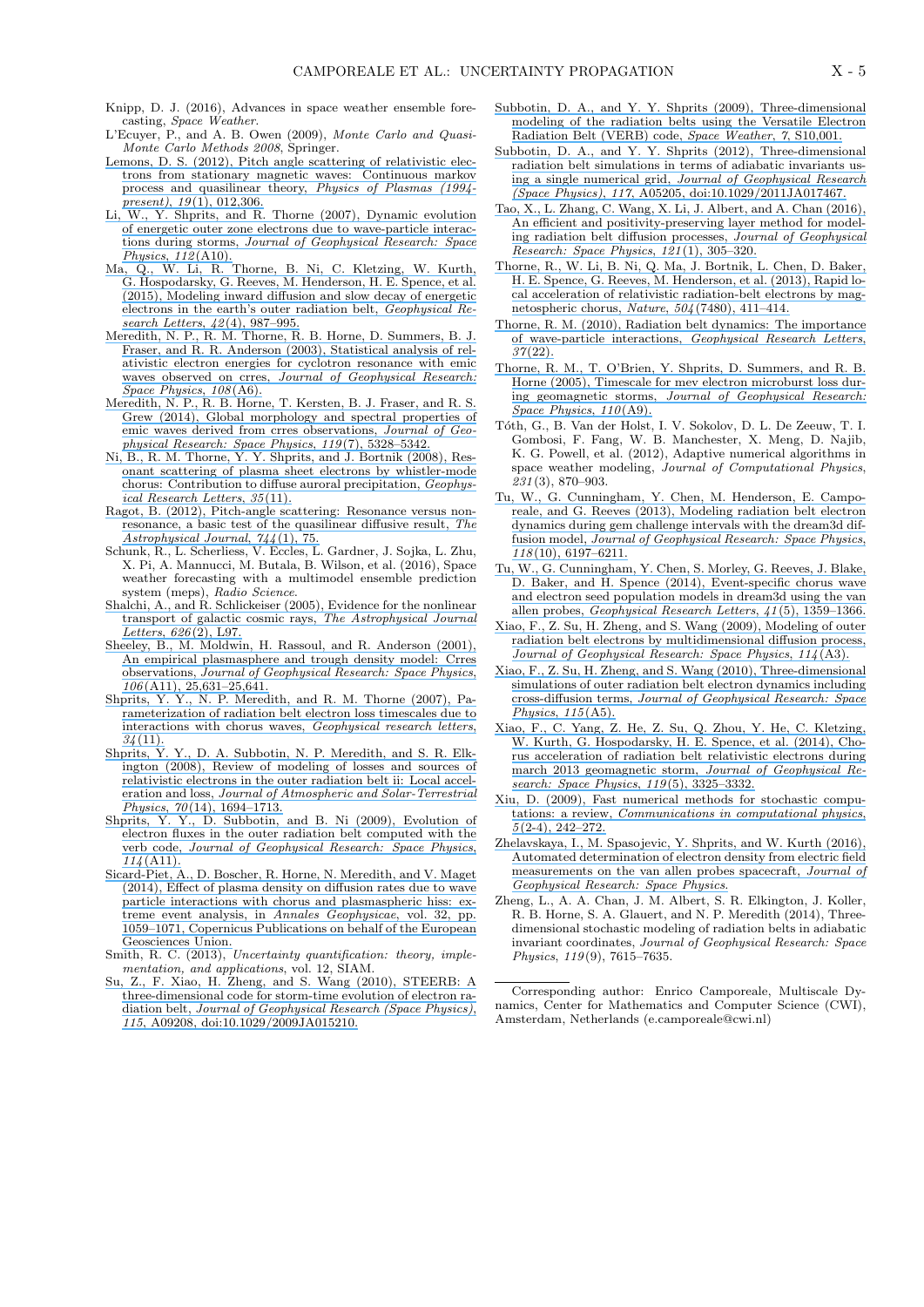

**Figure 1.** Geomagnetic index  $K_p$  for the idealized storm used in this study. Solid, dashed, and dot-dashed lines correspond to different unnormalized probabilities of 1,  $e^{-1/2}$ , and  $e^{-2}$ , respectively.



**Figure 2.** Distribution of input parameters. Left: maximum value of the  $K_p$  index (achieved during day 1). Center: maximum latitudinal extent of waves  $\lambda_{max}$  (blue for chorus-day and red for chorus-night). Right: Electron density distribution (blue for chorus-day and red for chorus-night). Each distribution is Gaussian, and the three parameters are assumed to be independent. The values chosen for the ensemble of simulations (225 in total) are denoted with squares.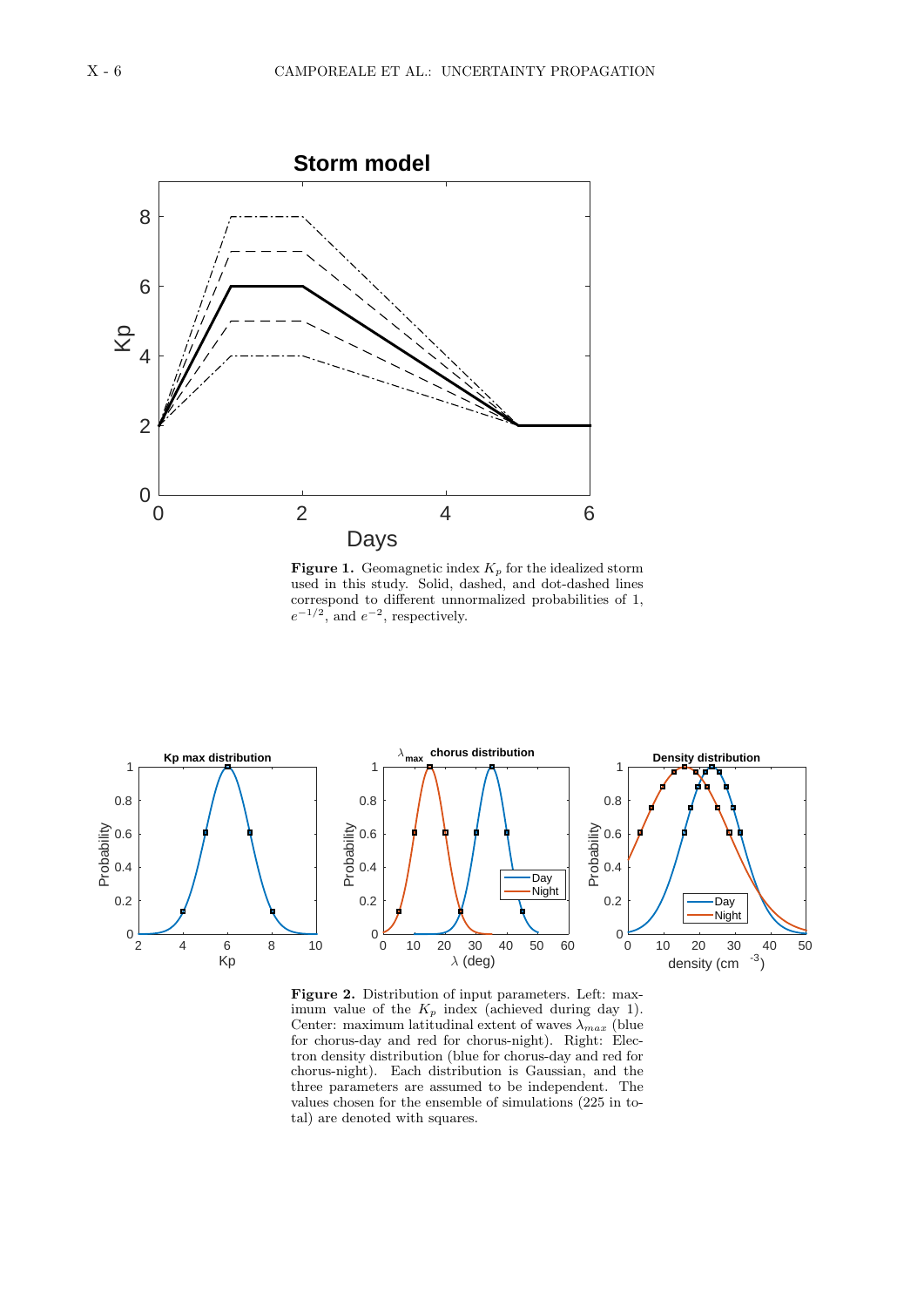

**Figure 3.** Electron flux (in  $10^4$  cm<sup>-2</sup> s<sup>-1</sup> sr<sup>-1</sup> keV<sup>-1</sup>) as a function of pitch angle  $\alpha$  for energy equal to 500 keV. The three panels show the evolution at times 1, 2, and 3 days. The blue line is the mean calculated over the whole ensemble. The dashed red line is the single simulation corresponding to the most probable inputs, and the yellow area covers a region of the flux corresponding to a probability of 75%.



**Figure 4.** Electron flux (in  $10^4$  cm<sup>-2</sup> s<sup>-1</sup> sr<sup>-1</sup> keV<sup>-1</sup>) as a function of pitch angle  $\alpha$  for energy equal to 2 MeV. The three panels show the evolution at times 1, 2, and 3 days. The blue line is the mean calculated over the whole ensemble. The dashed red line is the single simulation corresponding to the most probable inputs, and the yellow area covers a region of the flux corresponding to a probability of 75%.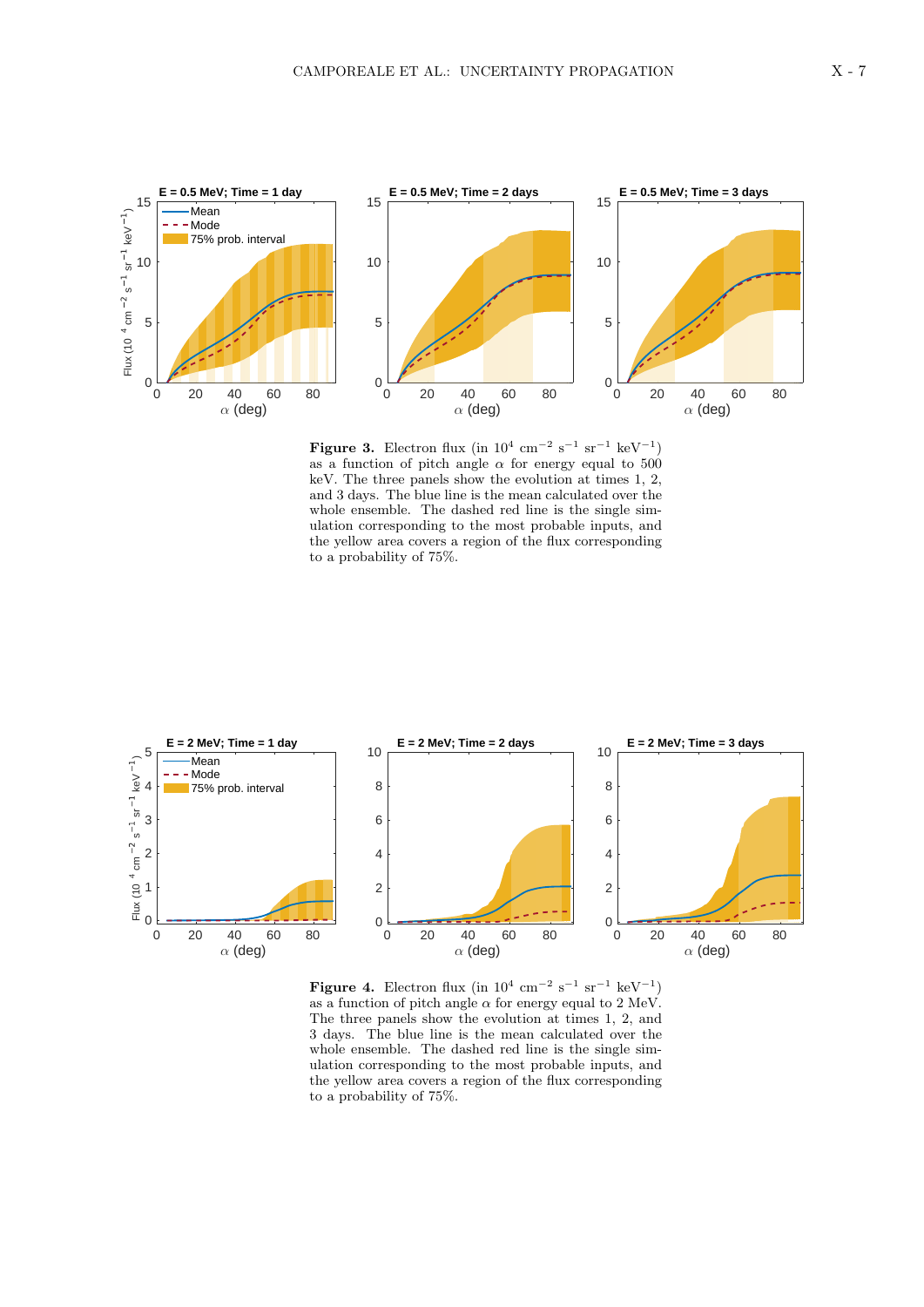

**Figure 5.** Histograms of electron flux, at time  $= 3$ days, for energy equal to 500 keV. The four panels denote pitch angle  $\alpha = 20^{\circ}, 40^{\circ}, 60^{\circ}, 80^{\circ}$ . The dashed red line represents the single simulation corresponding to the most probable inputs.



**Figure 6.** Histograms of electron flux, at time  $= 3$  days, for energy equal to 2 MeV. The four panels denote pitch angle  $\alpha = 20^{\circ}, 40^{\circ}, 60^{\circ}, 80^{\circ}$ . The dashed red line represents the single simulation corresponding to the most probable inputs.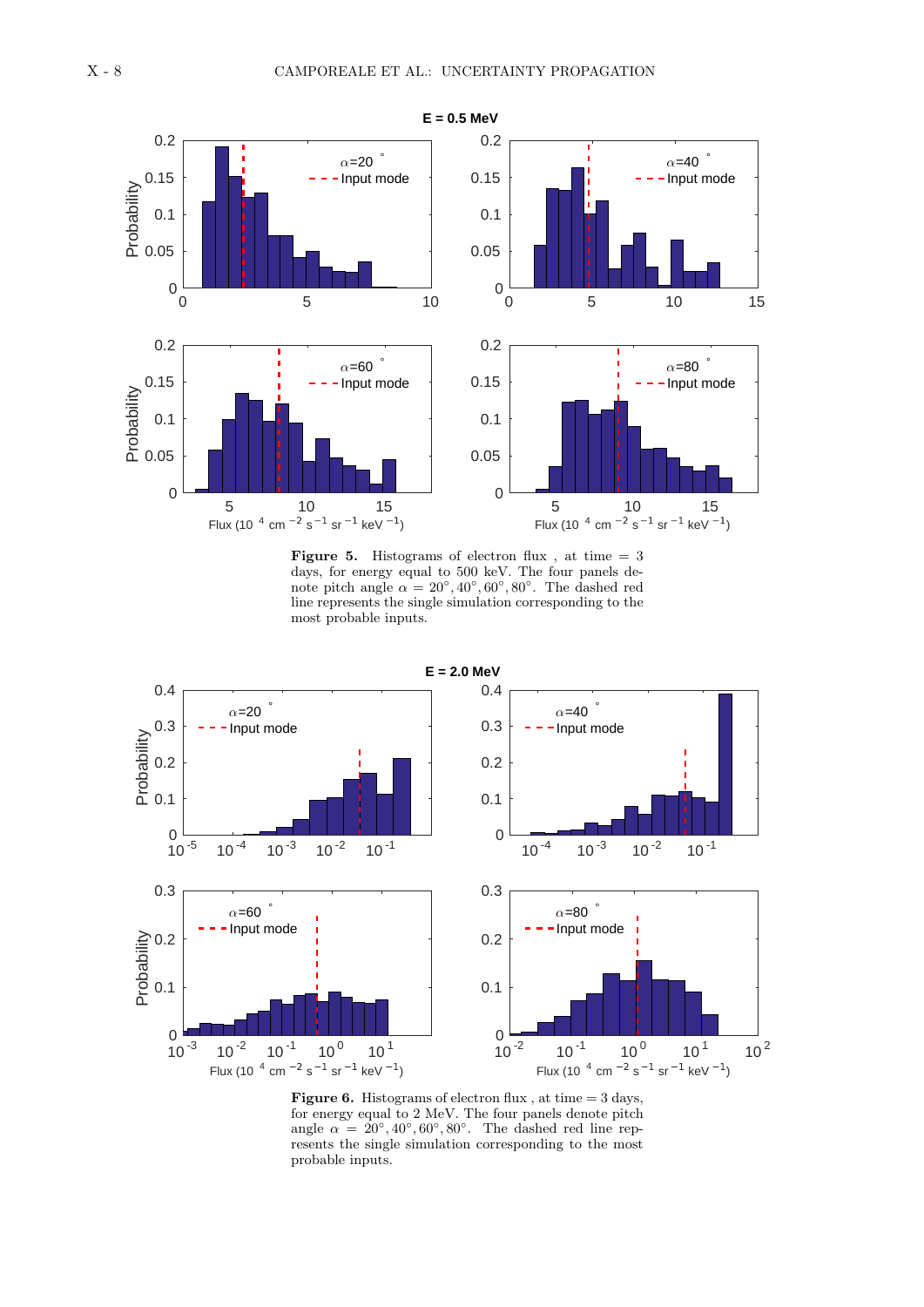

**Figure 7.** Sensitivity study varying only  $K_p$ . Electron flux (in  $10^4$  cm<sup>−2</sup> s<sup>−1</sup> sr<sup>−1</sup> keV<sup>−1</sup>) as a function of pitch angle  $\alpha$  for energy equal to 500 keV. The three panels show the evolution at times 1, 2, and 3 days. The blue line is the single simulation corresponding to the most probable inputs. The yellow area denote the extreme values considered in the input distribution  $(\pm 2\sigma)$ .



**Figure 8.** Sensitivity study varying only  $K_p$ . Electron flux (in  $10^4$  cm<sup>-2</sup> s<sup>-1°</sup> sr<sup>-1</sup> keV<sup>-1</sup>) as a function of pitch angle  $\alpha$  for energy equal to 2 MeV. The three panels show the evolution at times 1, 2, and 3 days. The blue line is the single simulation corresponding to the most probable inputs. The yellow area denotes the extreme values considered in the input distribution  $(\pm 2\sigma)$ .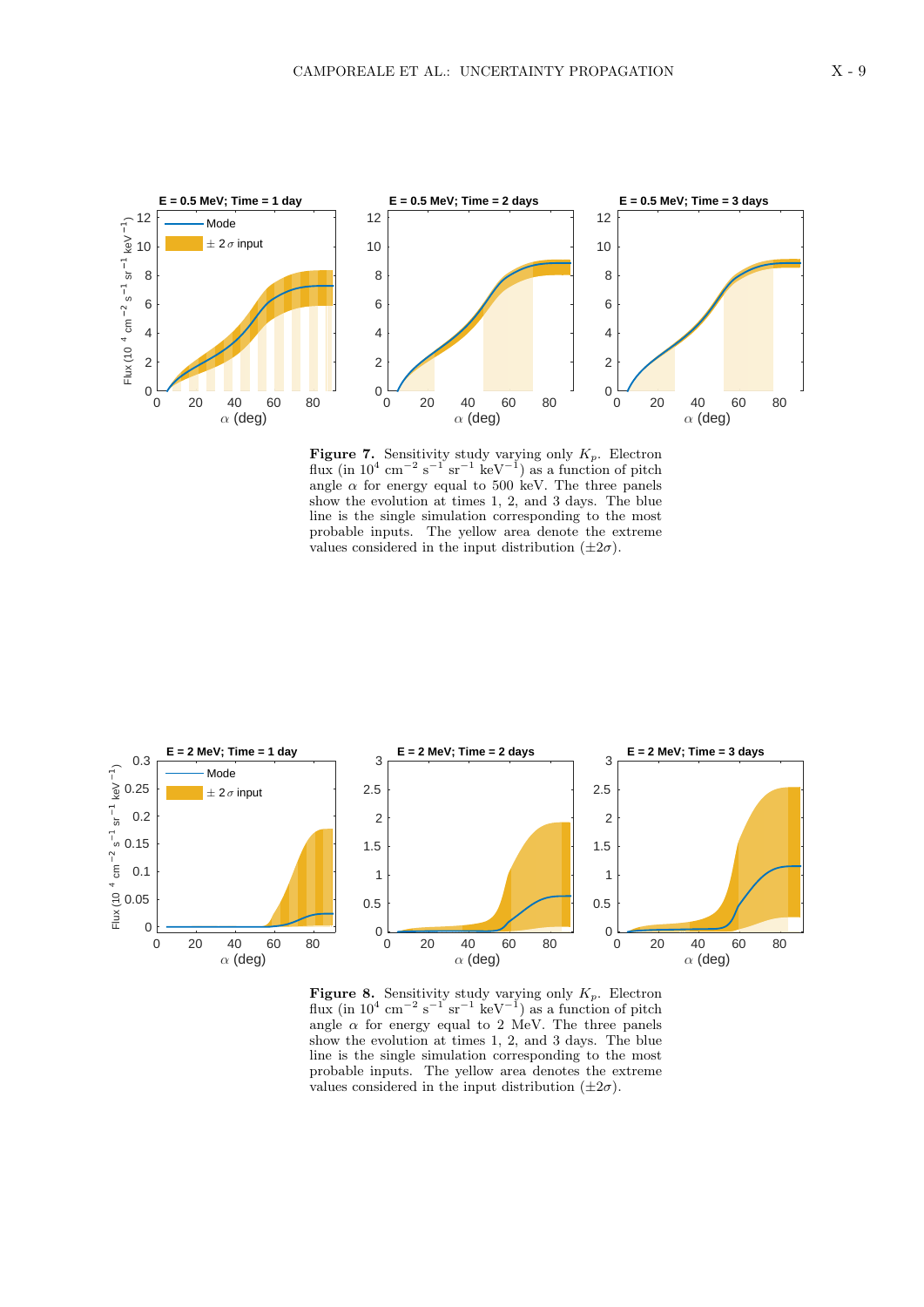

**Figure 9.** Sensitivity study varying only  $\lambda_{max}$ . Electron flux (in  $10^4$  cm<sup>-2</sup> s<sup>-1</sup> sr<sup>-1</sup> keV<sup>-1</sup>) as a function of pitch angle  $\alpha$  for energy equal to 500 keV. The three panels show the evolution at times 1, 2, and 3 days. The blue line is the single simulation corresponding to the most probable inputs. The yellow area denotes the extreme values considered in the input distribution  $(\pm 2\sigma)$ .



**Figure 10.** Sensitivity study varying only  $\lambda_{max}$ . Electron flux (in  $10^4$  cm<sup>-2</sup> s<sup>-1</sup> sr<sup>-1</sup> keV<sup>-1</sup>) as a function of pitch angle  $\alpha$  for energy equal to 2 MeV. The three panels show the evolution at times 1, 2, and 3 days. The blue line is the single simulation corresponding to the most probable inputs. The yellow area denotes the extreme values considered in the input distribution  $(\pm 2\sigma)$ .